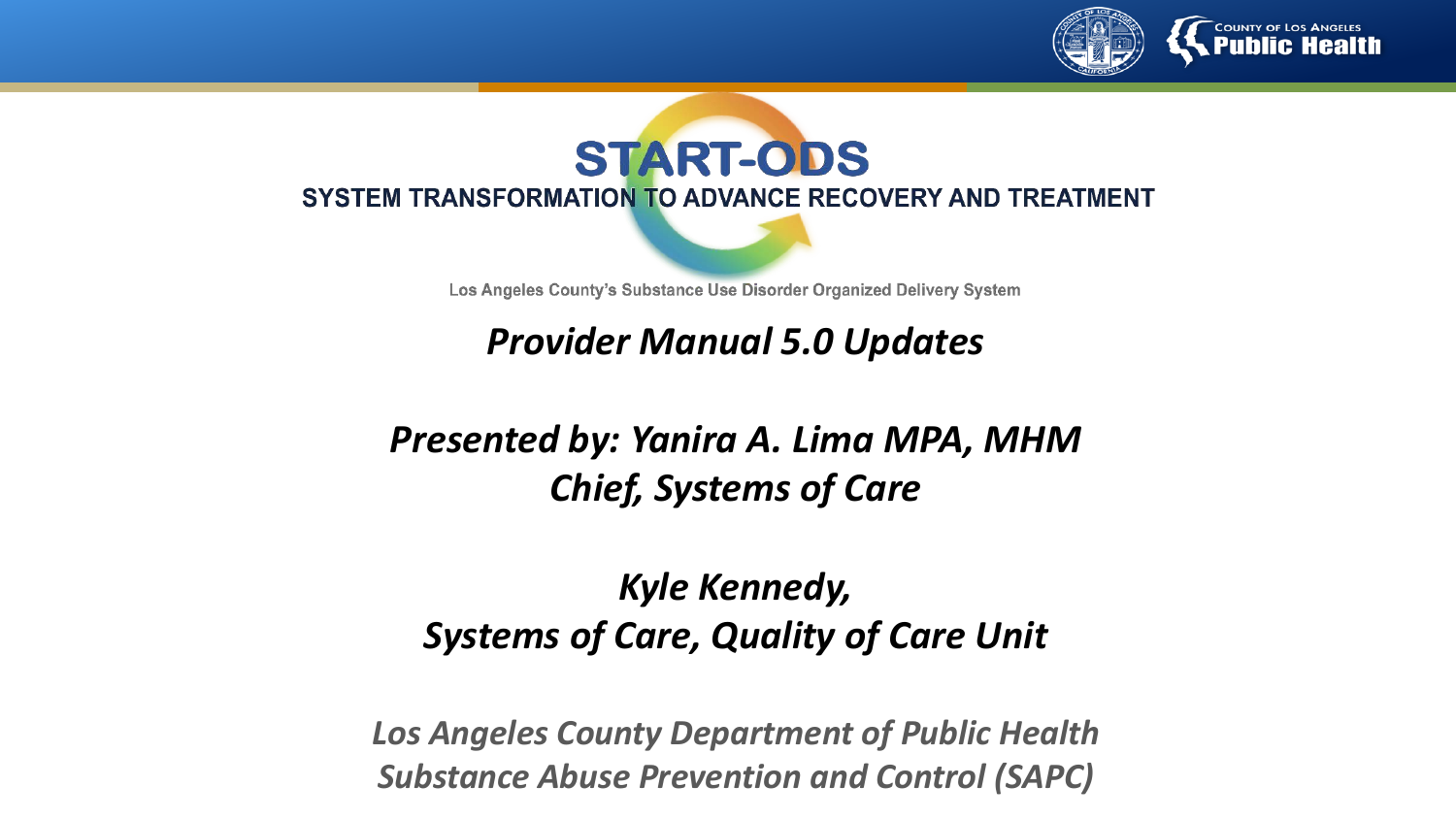

- Eligibility Determination and Establishing Benefits
	- *County of Responsibility*
		- In accordance with State policy, the Los Angeles County specialty SUD benefit package follows a County of residence model of service delivery. As such, individuals need to be a resident of Los Angeles County to receive services; this includes individuals residing here but transferring benefits from another State or county
		- Providers should provide out-of-county patients with the county of residence phone number available at: <https://www.dhcs.ca.gov/services/medi-cal/Pages/CountyOffices.aspx>.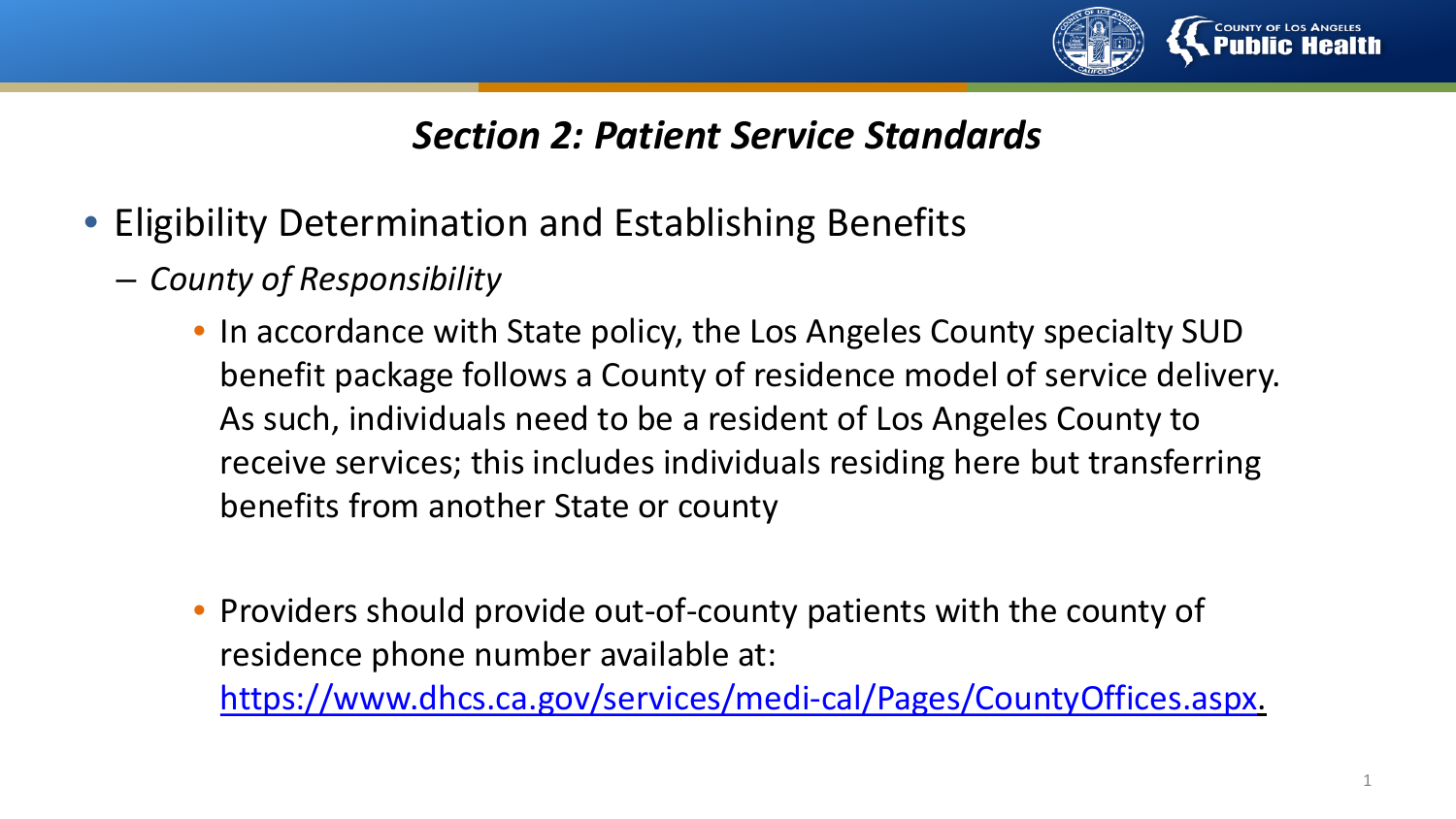

- Access to Care
	- Access begins with the point of first contact
	- There are four main ways to enter Los Angeles County's specialty SUD system.
		- Substance Abuse Service Helpline (SASH)
		- Connecting to Opportunities for Recovery and Engagement (CORE) Centers
		- Client Engagement and Navigation Services (CENS)
		- Direct-to-provider self-referrals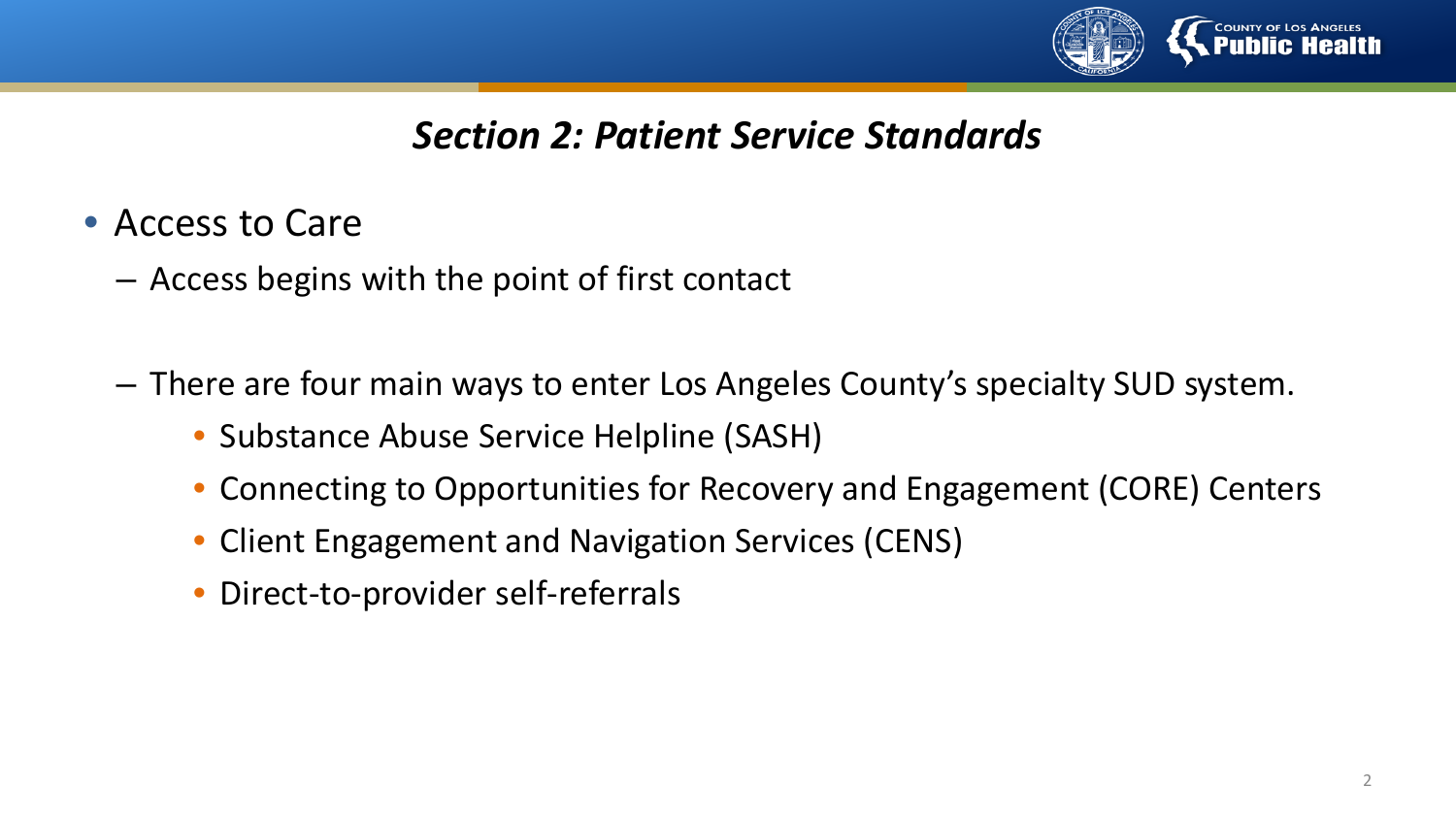

- Additional Responsibilities for the CENS and/or CORE Centers **Only** 
	- Follow-up with the selected Network Provider to ensure documentation of whether the patient did or did not attend the assessment appointment within the SUD Treatment Referral tracking Form or once the Sage system is configured.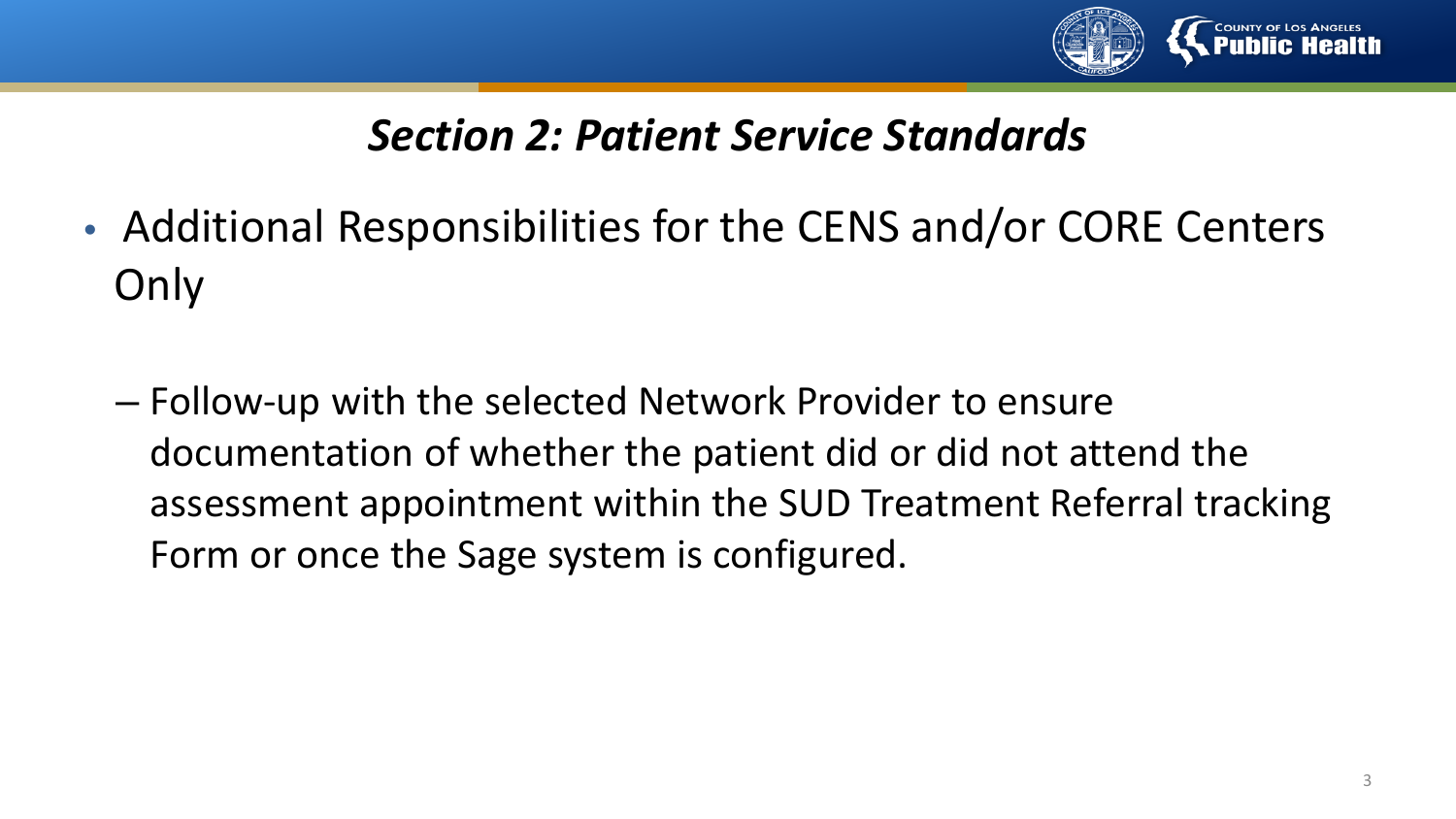

- Network Provider Responsibilities for SASH, CENS, CORE Center, and Direct Referrals
	- Update SBAT on at least a daily basis
	- Answer the phone number listed on the SBAT
	- Limit additional screening questions to only allowable programmatic restrictions
	- Schedule intake/assessment appointments within five (5) business days of the call
	- Complete the bottom section of the SUD Treatment Referral Tracking Form for **CENS**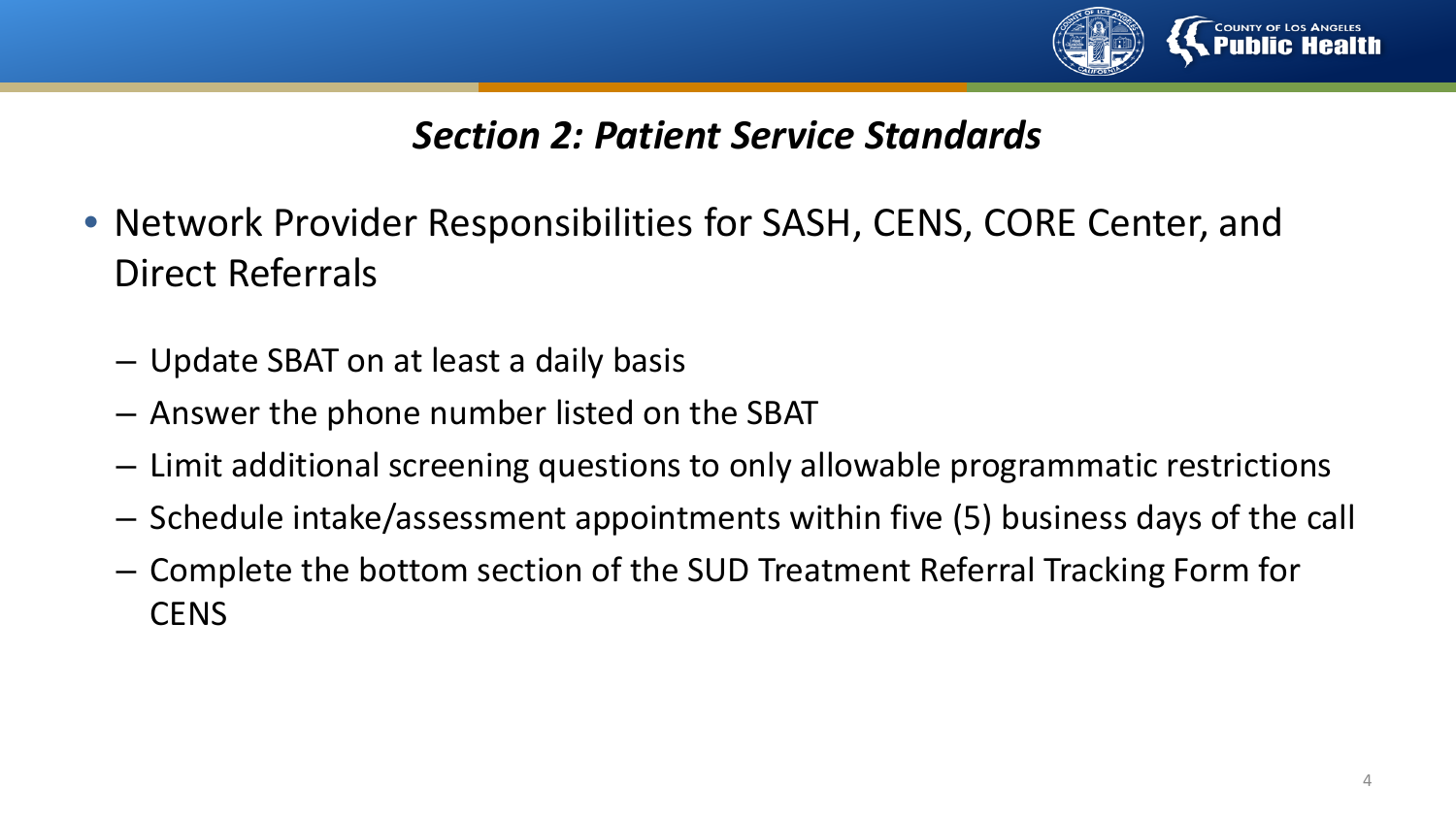

- Essential Functions of the CENS
	- Outreach and Engagement
	- Eligibility Determination and Benefits Enrollment
	- Educational Sessions
	- Screening, SUD Treatment Referral, Appointment Scheduling, Reminders and Follow-up
	- Service Navigation, Ancillary Referrals and Linkages
	- Documentation and Reporting
	- Agency and Community Education
	- Adult At-Risk Services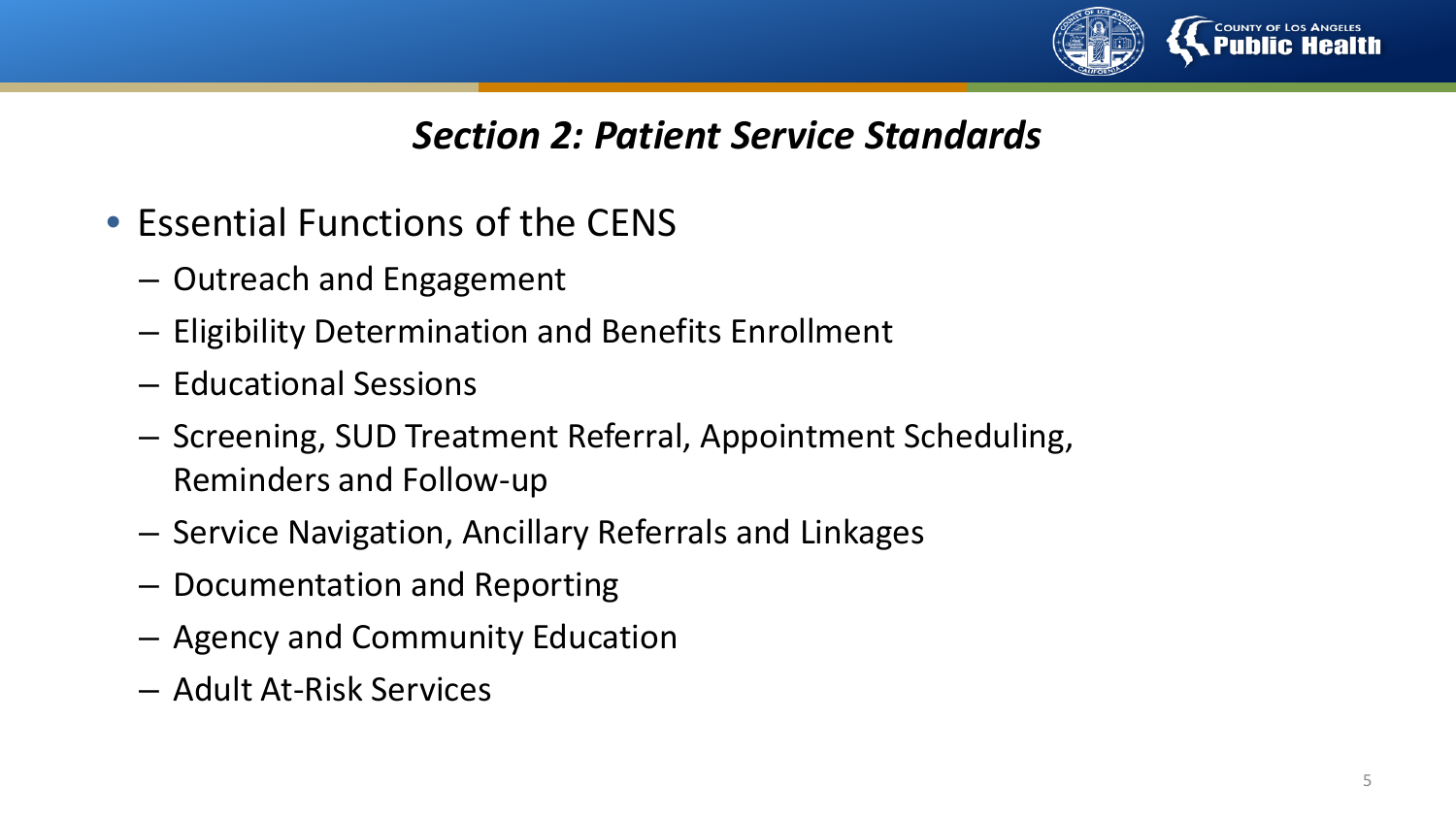

- CENS Locations
	- ‒ CENS providers have Area Offices located in each of the eight (8) Service Planning Areas (SPA). CENS are also co-located at various state, County, city, and community sites to facilitate client entry into and navigation through the specialty SUD system.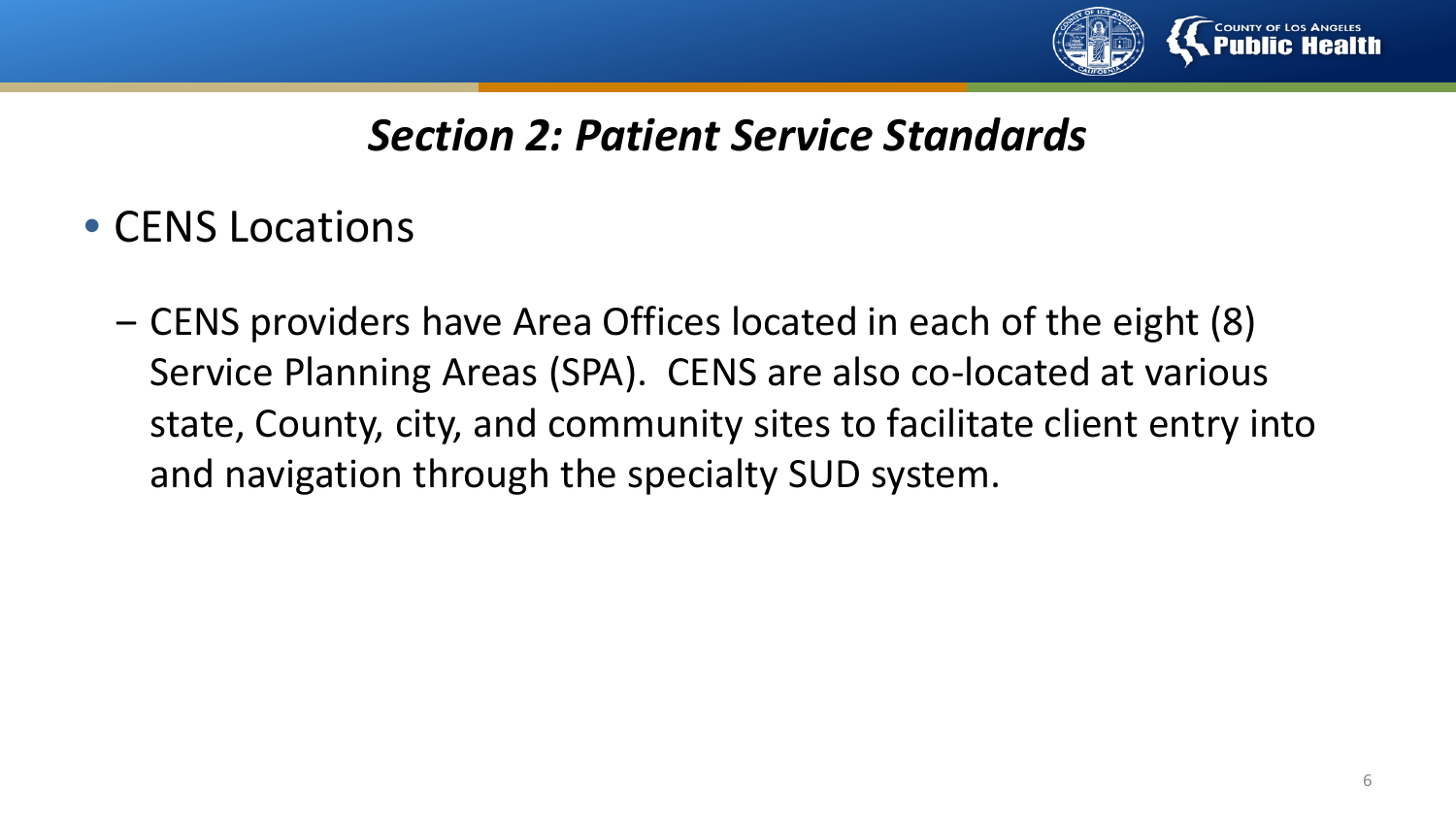

- CENS Staffing
	- CENS locations are at minimum staffed by registered and/or certified SUD counselors
- Hours of Operation
	- Hours of operation vary depending by location
	- CENS Area Offices are available Monday through Friday from 8:00 AM to 5:00 PM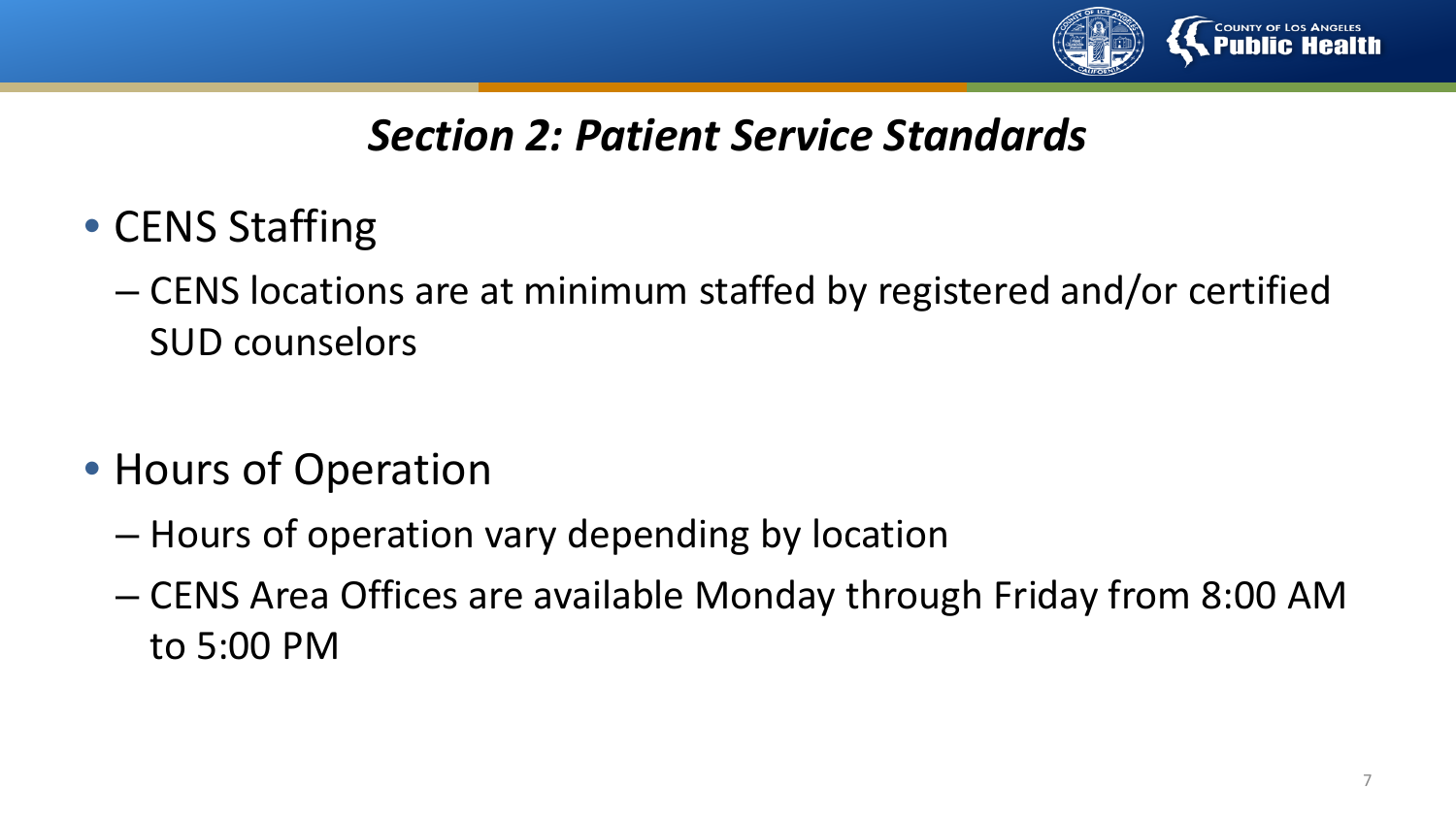

- CORE Center
	- The CORE Centers aim to increase opportunities for youth, adults, and family/friends throughout Los Angeles County.
	- The CORE Centers operate with Department of Public Health Community Wellness Complexes (formerly Public Health Centers) in Antelope Valley, Hollywood/Wilshire, Inglewood, South Los Angeles, and Pomona, and within the Wellness Center at LAC+USC Medical Center.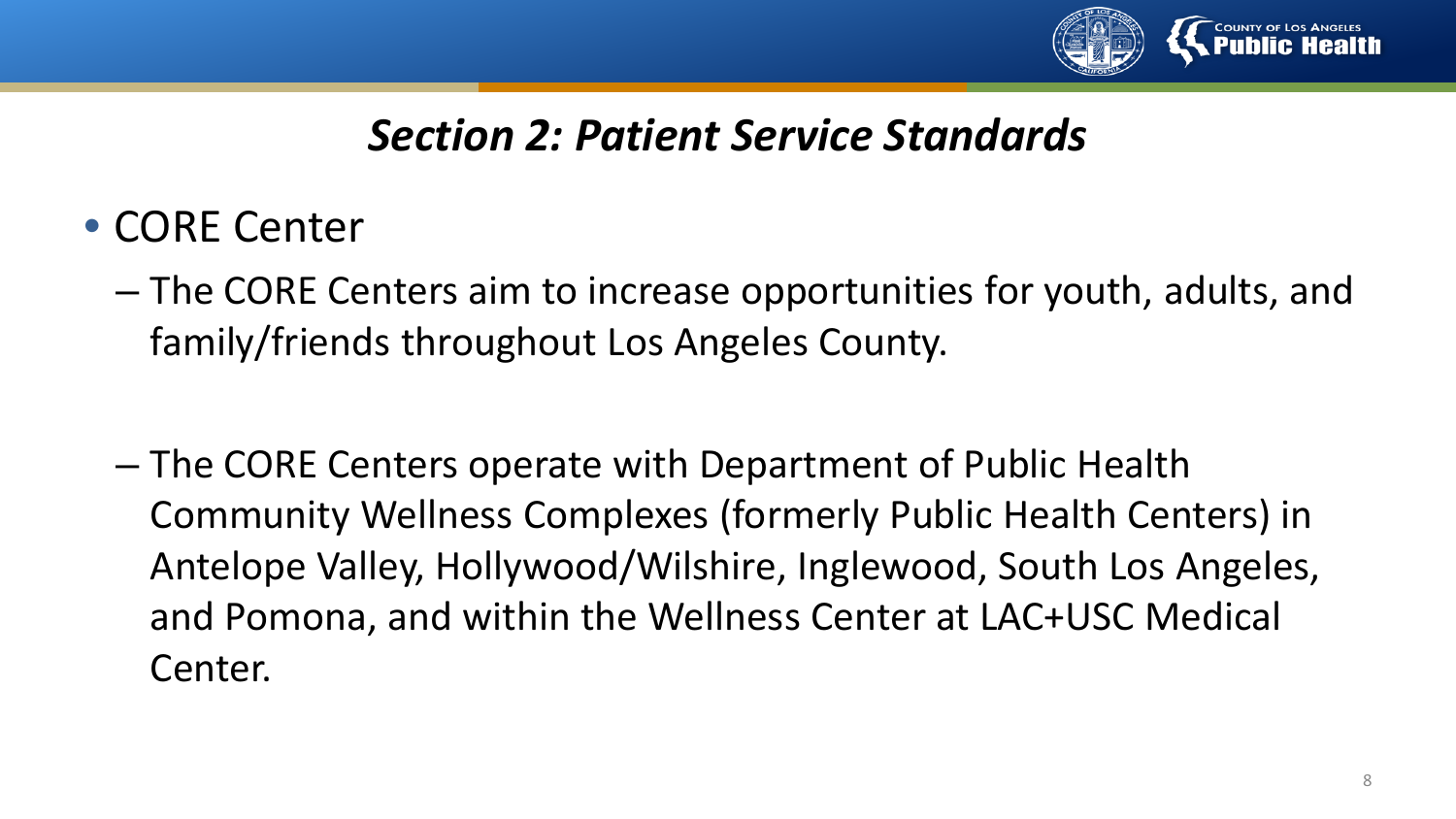

- Direct-to-Provider
	- Individuals seeking SUD services can go directly to or contact a SUD treatment agency to initiate services.
- Treatment provider sites that offer the full SUD continuum of care
	- May begin with the full ASAM Continuum or SAPC Youth ASAM assessment
- Treatment provider sites that do NOT offer the full SUD continuum of care
	- Are to follow the Referral Connection process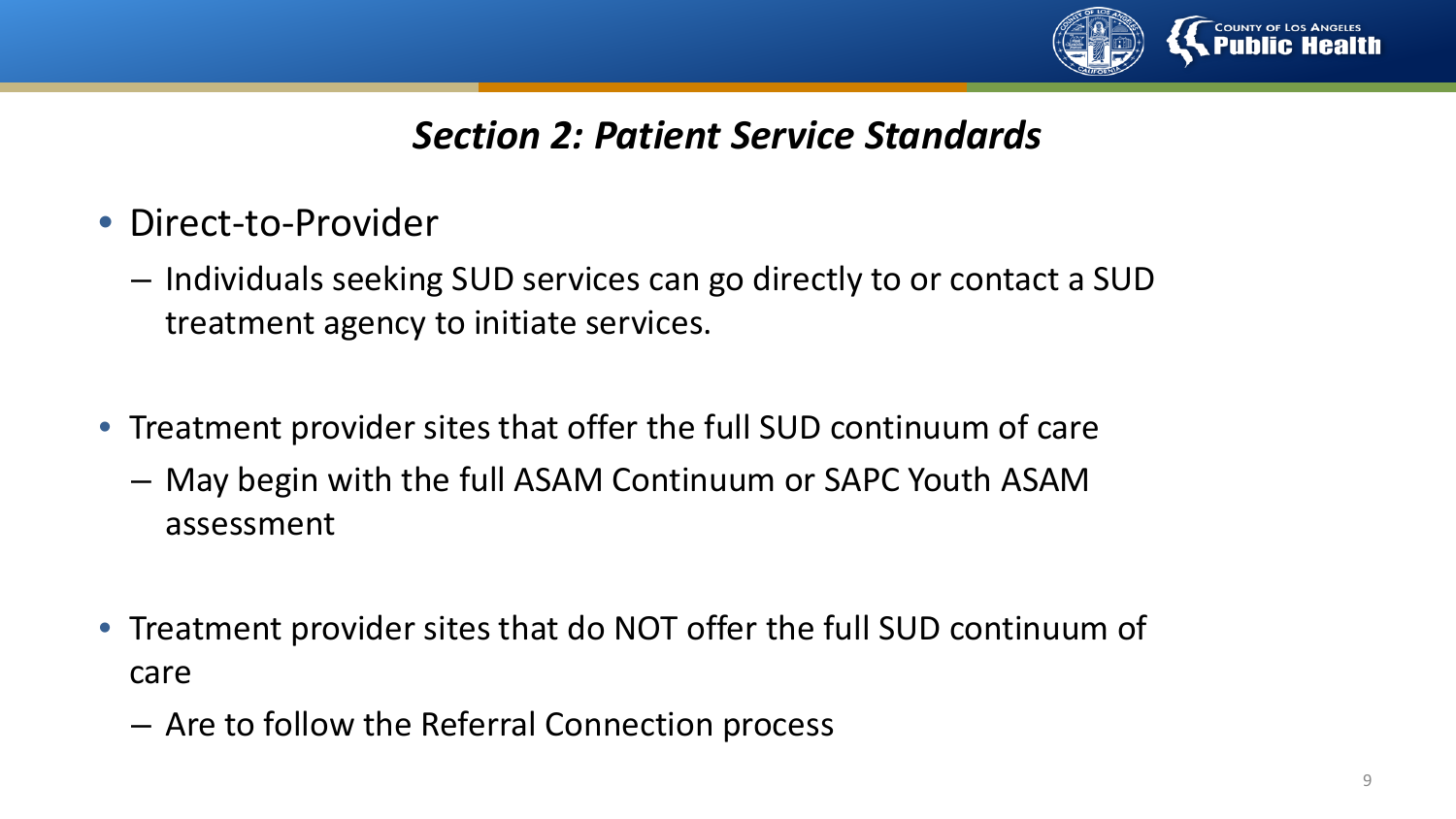

#### The Service and Bed Availability Tool (SBAT) **SBAT Intake Slot Calculator**

Do you know how many intakes your agency can perform?

The "SBAT Intake Slot Calculator" can help providers calculate the number of intakes that can be scheduled on a given day to maximize staff and organizational planning for the benefit of both treatment agencies and the patients they serve. Simply insert the information below, providing the number of staff you have available to work that day, the amount of time staff dedicated to intakes, the average intake time per client, and the number of intakes that were already scheduled for a given day. The calculator will calculate how many intakes you have available on a given day.

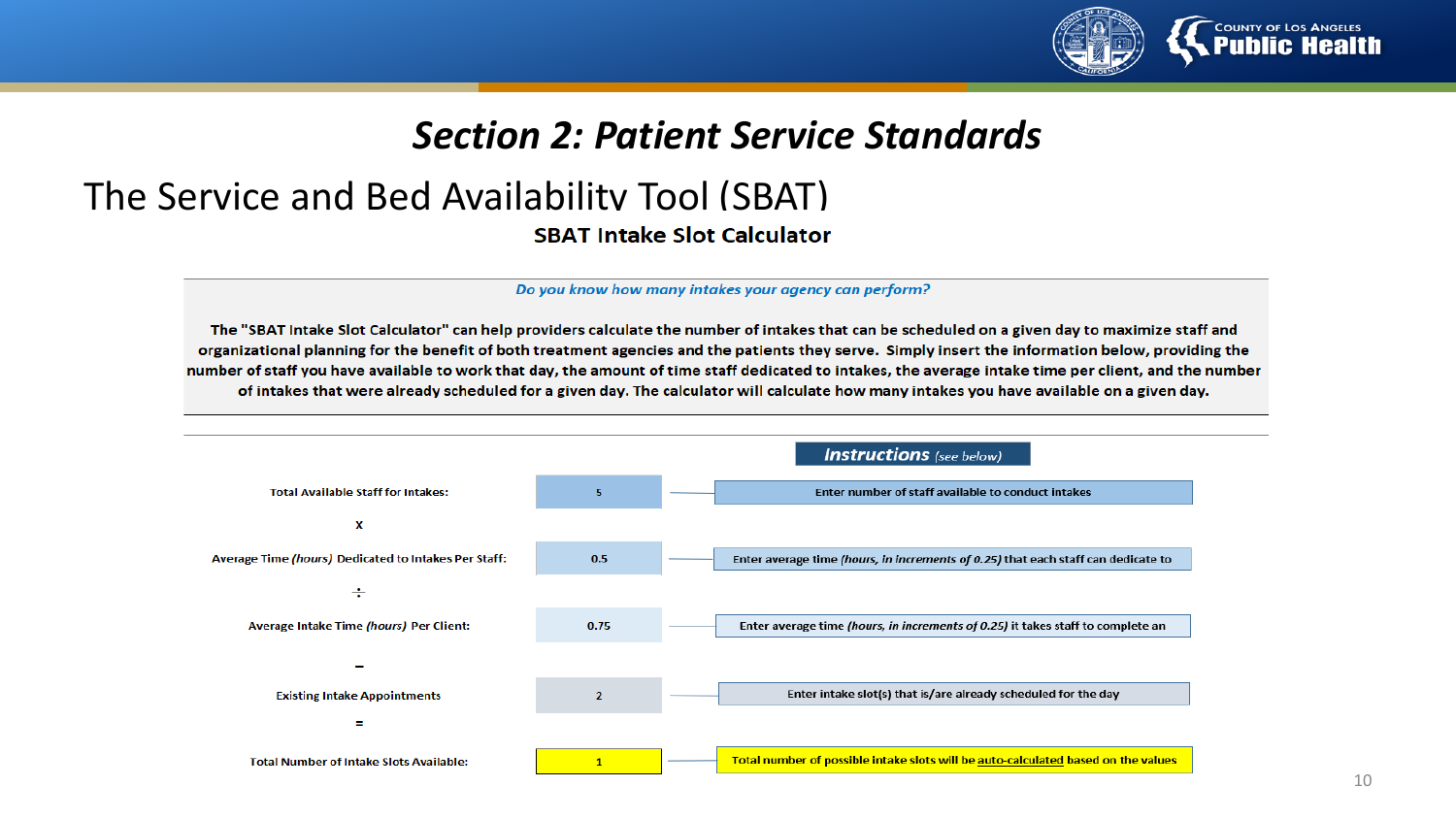

- Network Adequacy Certification Tool (NACT)
	- NACT, is completed by DMC-ODS Counties and used by DHCS to assess compliance to network adequacy requirements. The NACT assesses whether the County Plan:
		- Offers an appropriate range of services for the anticipated number of beneficiaries;
		- Maintains a network of providers, operating within the scope of practice under State law, that is sufficient in number, mix, and geographic distribution to meet the needs of the anticipated number of beneficiaries.
- NACT is currently completed annually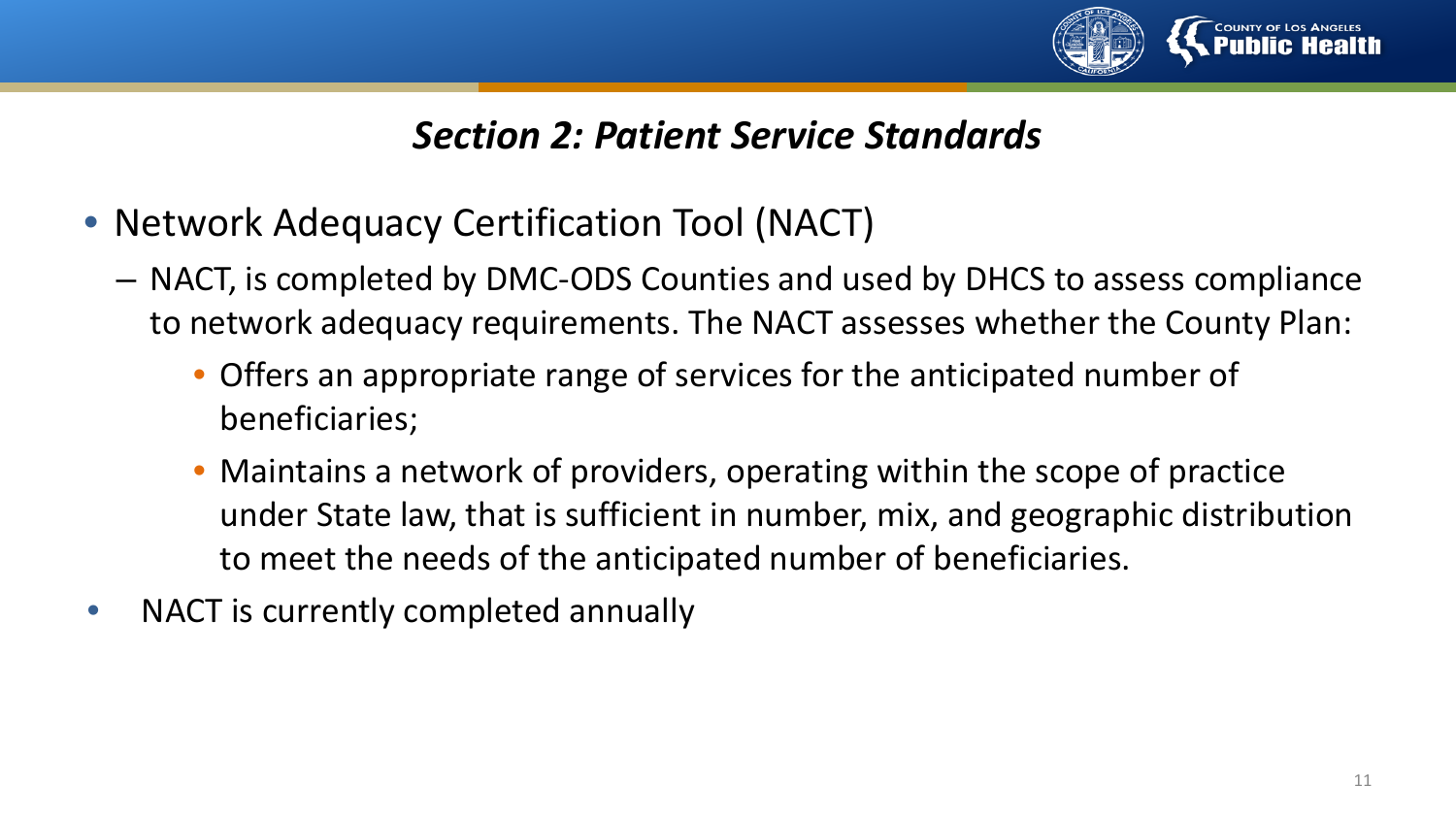

- Ambulatory Withdrawal Management
	- ASAM 1-WM and 2-WM services are staffed by interdisciplinary staff that are appropriately trained and credentialed to assess the patient and manage mild withdrawal. It is important that physicians/prescribers and nurses are readily available to assess, evaluate and confirm that patients are stable to be managed in an outpatient setting.
	- 3.7-WM and 4-WM programs are staffed by physicians/prescribers who are available by phone 24 hours per day. The facility requires 24-hour care with trained personnel, including awake staff on the overnight shift to address patient needs. A registered nurse or other licensed nurse is available to do a nursing assessment upon admission and is responsible for oversight of patient's progress and medication administration on an hourly basis (if needed).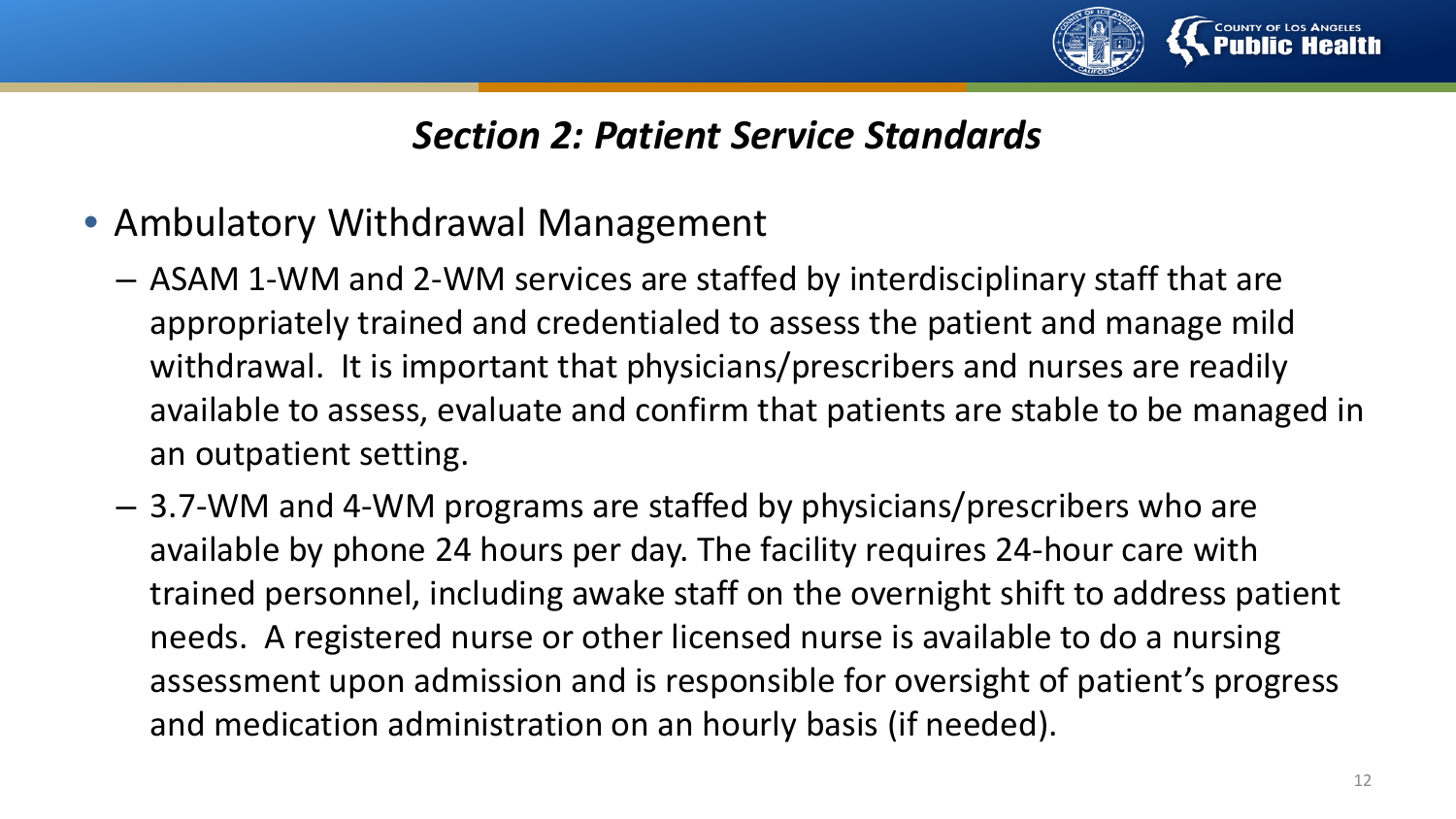

- Recovery Bridge Housing
	- Recovery Bridge Housing Authorization Process
		- SAPC will reimburse up to seven (7) days of RBH services while the participant is enrolling in outpatient treatment.

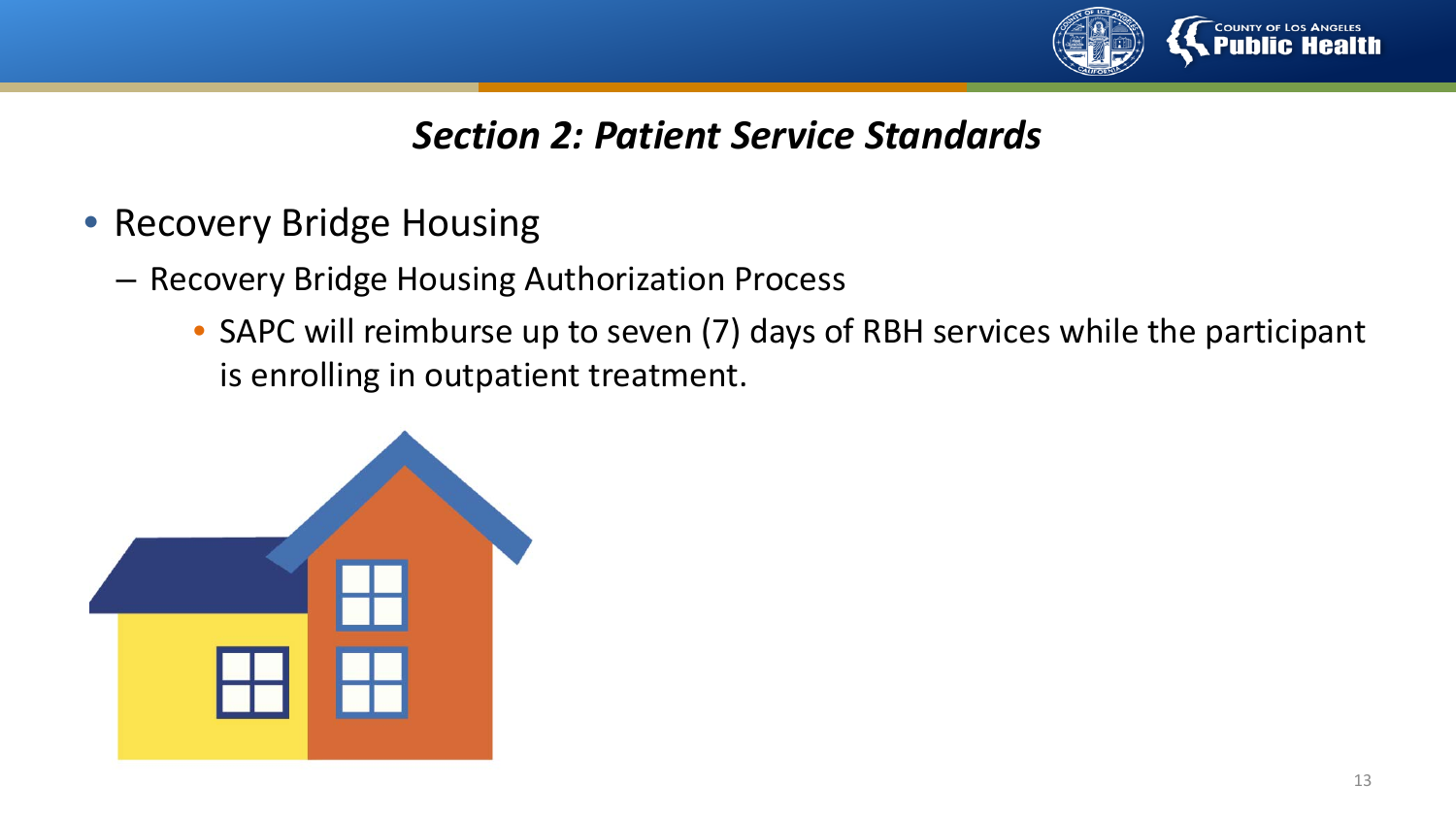

- Recovery Bridge Housing (Continued)
	- Service Hours of Operation
		- RBH must operate 24 hours per day, seven (7) days a week, and must accept intakes during regular weekday business hours (9:00 AM to 5:00 PM, at a minimum).
	- Staffing for Recovery Bridge Housing
		- RBH providers are responsible for ensuring that onsite house managers oversee the day-to-day operations of the facility.
		- RBH staff must submit any reports requested by the County and/or County partners, including required information and supporting documentation.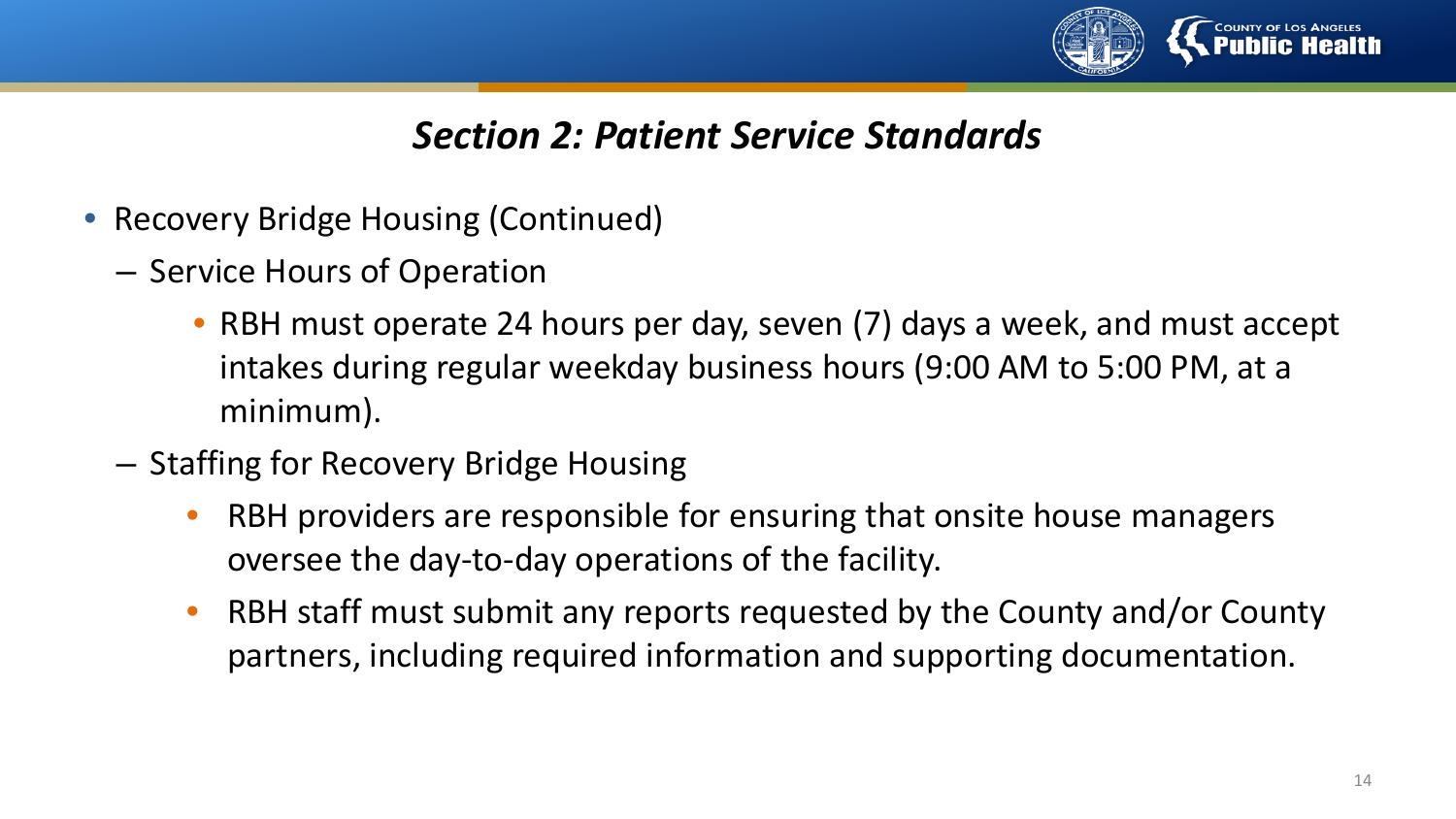

- Service Delivery Options
	- Field-Based Services
		- A limit of five (5) field-based service sites are allowed per each DMC-certified location.
	- Field-Based Services Site Approvals
		- A current executed MOU, SDA, etc. must be in place at all times or services cannot be delivered.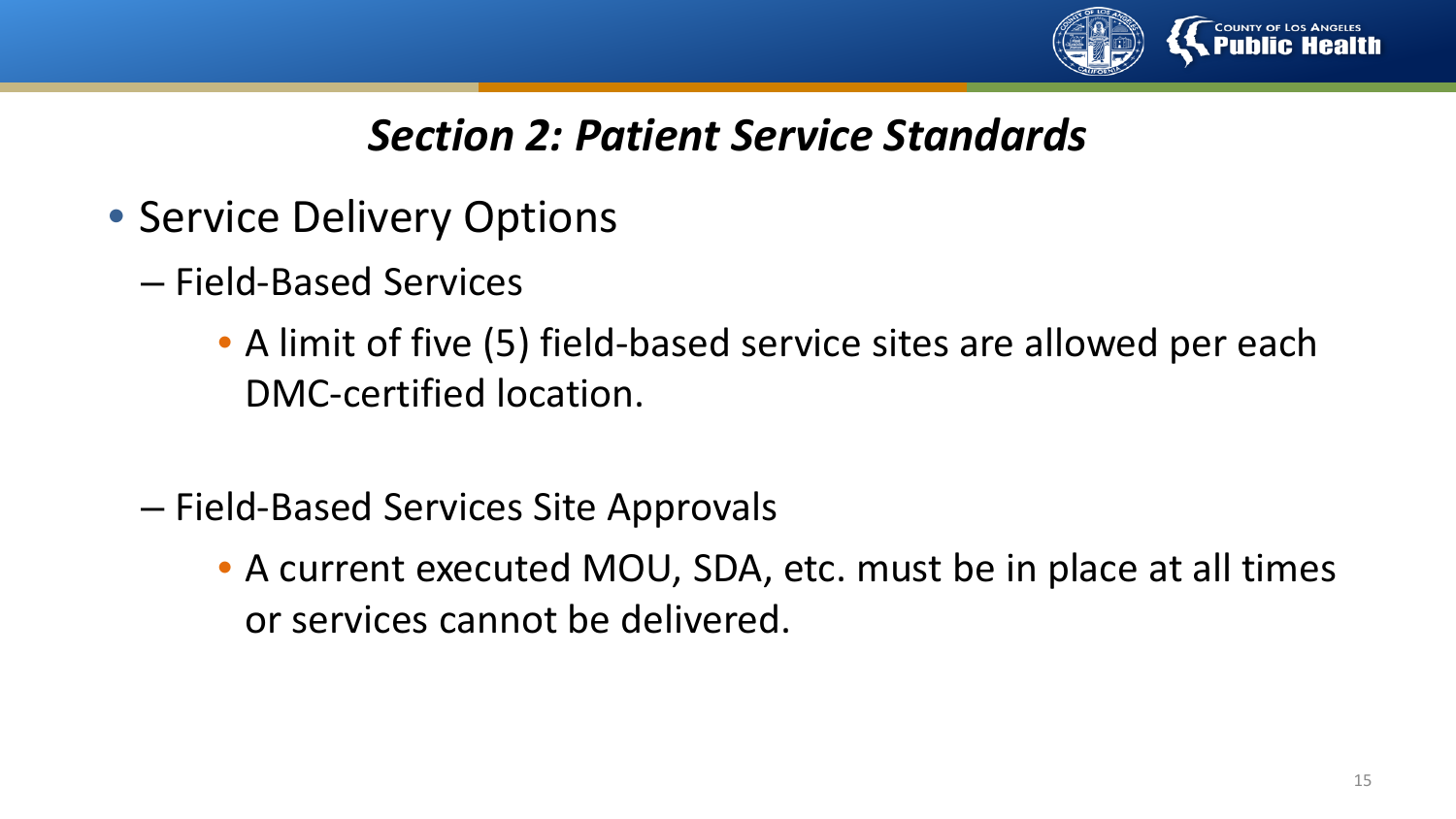

- Telehealth
	- Telehealth is defined as a SUD service that can be delivered between a registered or certified SUD counselor, and/or a LPHA and a patient via audio and video communications where the SUD counselor/LPHA and patient are not required to be at the same location.
	- The type of settings patients can be located at while receiving telehealth services include but are not limited to, hospitals, medical offices, community clinics, or the patient's home.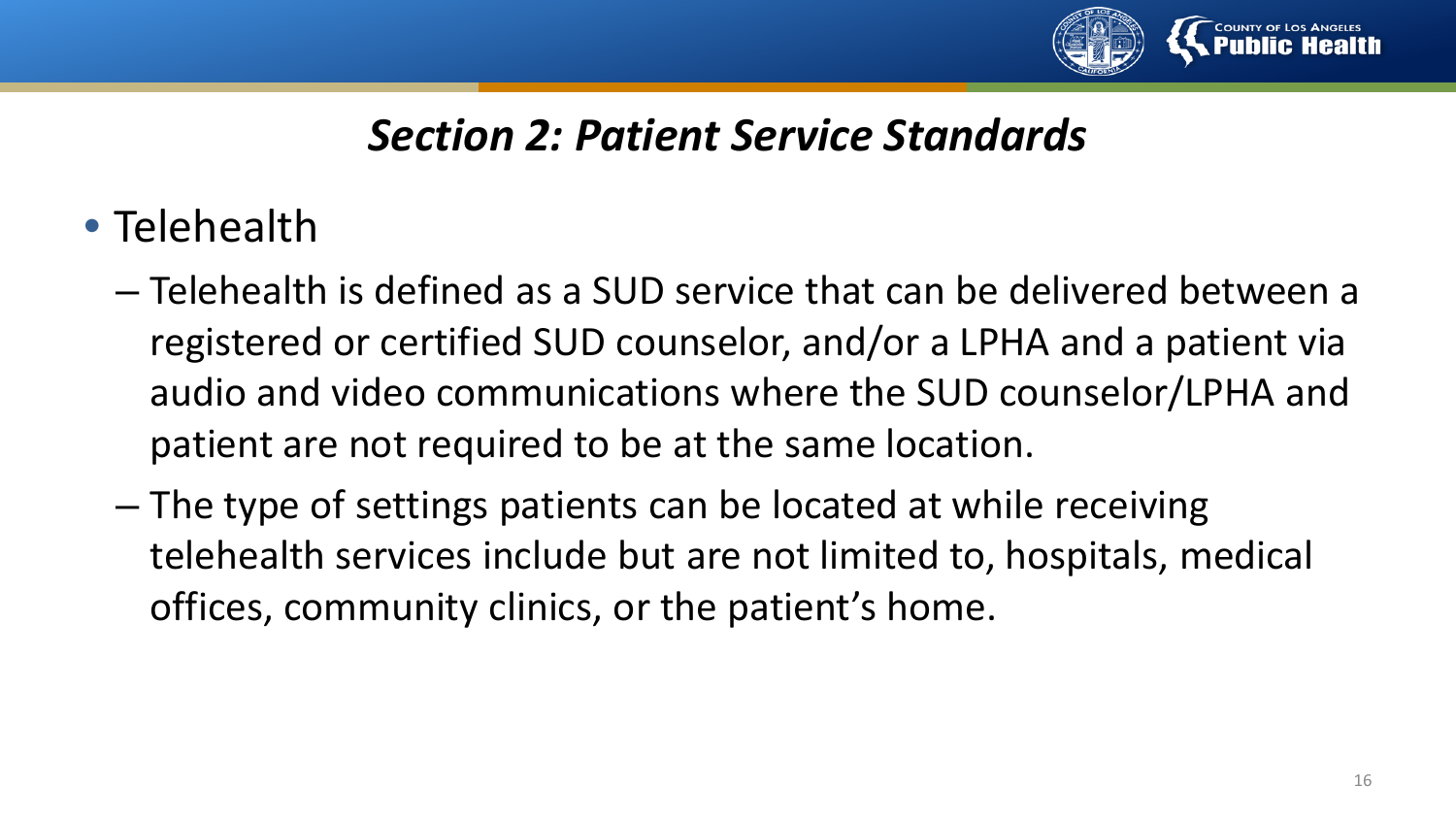

- Telehealth (Continued)
	- Telehealth services are available to all individuals who meet eligibility requirements for SUD services. The following are allowable Levels of Care that can be conducted via Telehealth:
		- Outpatient services (ASAM 1.0 & 1.0-AR)
		- Intensive Outpatient services (ASAM 2.1)
		- Ambulatory Withdrawal Management (ASAM 1-WM & ASAM 2-WM)
		- Recovery Support Services (RSS)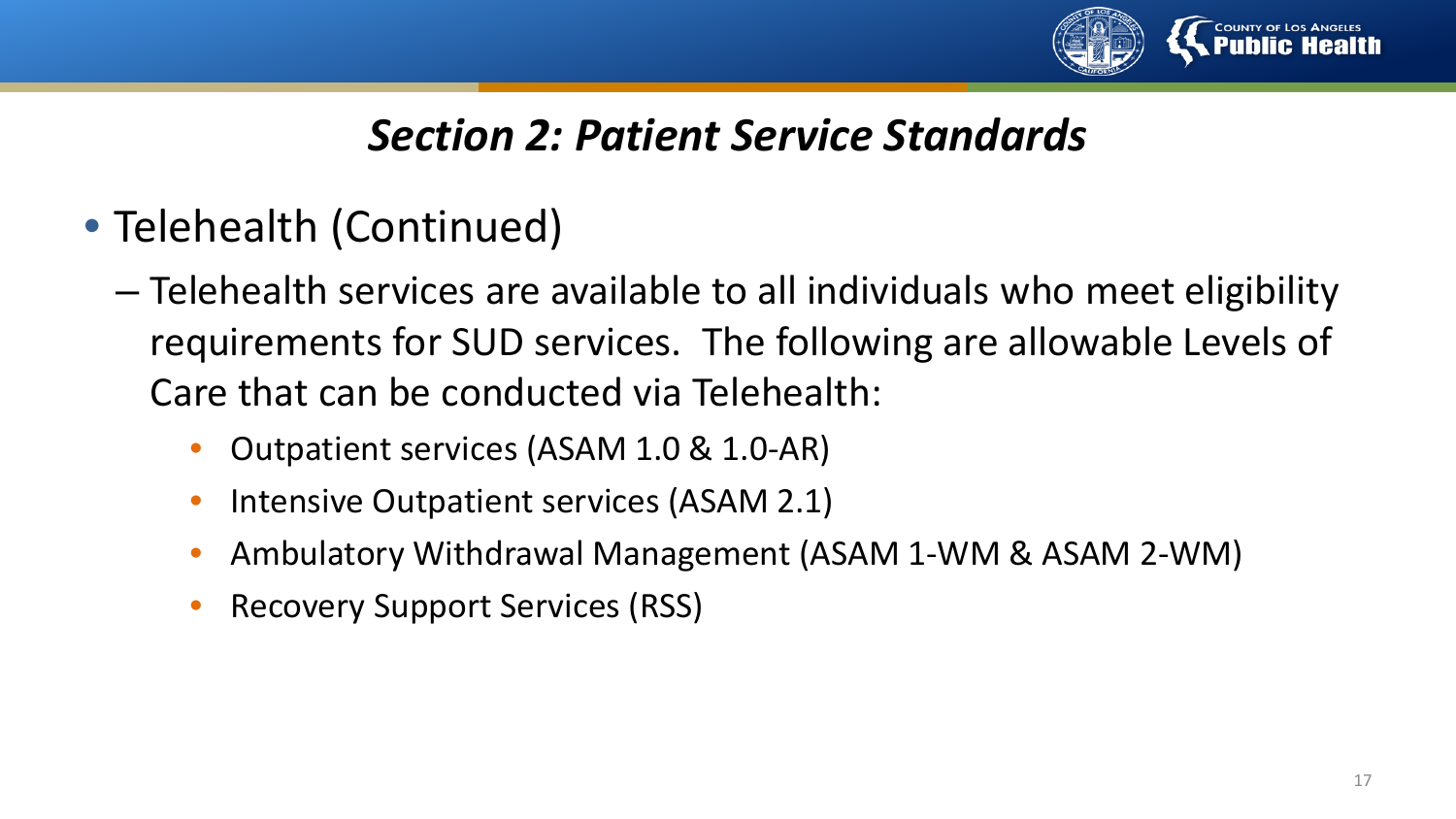

- Telehealth (Continued)
	- Allowable Services within Levels of Care:
		- Case Management
		- Crisis Intervention
		- Collateral Services
		- Determination of Medical Necessity
		- Individual Counseling
		- Initial Clinical Assessment
		- Medication Services (MAT)
		- Treatment Planning
		- Substance Abuse Assistance
		- **Recovery Monitoring**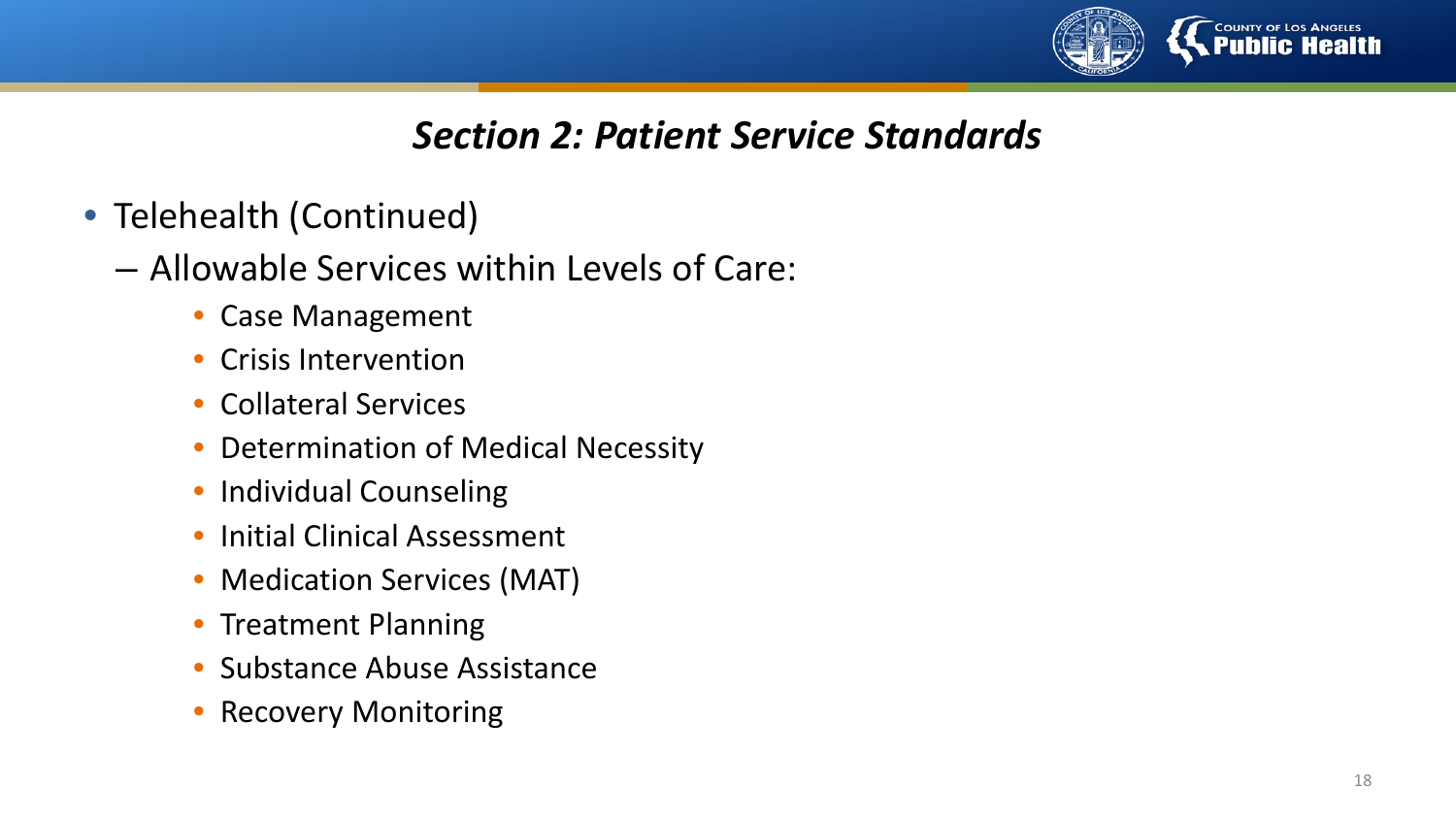

- Telehealth (Continued)
	- Services provided via telehealth are subject to the same privacy and security laws and regulations as services provided by in-person services, and providers must ensure that they comply with Health Insurance Portability and Accountability Act (HIPAA), the California Medical Information Act, and, if applicable, 42 CFR Part 2 or California Welfare & Institutions Code section 5328.
	- SAPC does not impose requirements of which live video platform can be used to provide services via telehealth, however, platforms must utilize HIPAA-compliant tools for the networking environment when providing Telehealth services.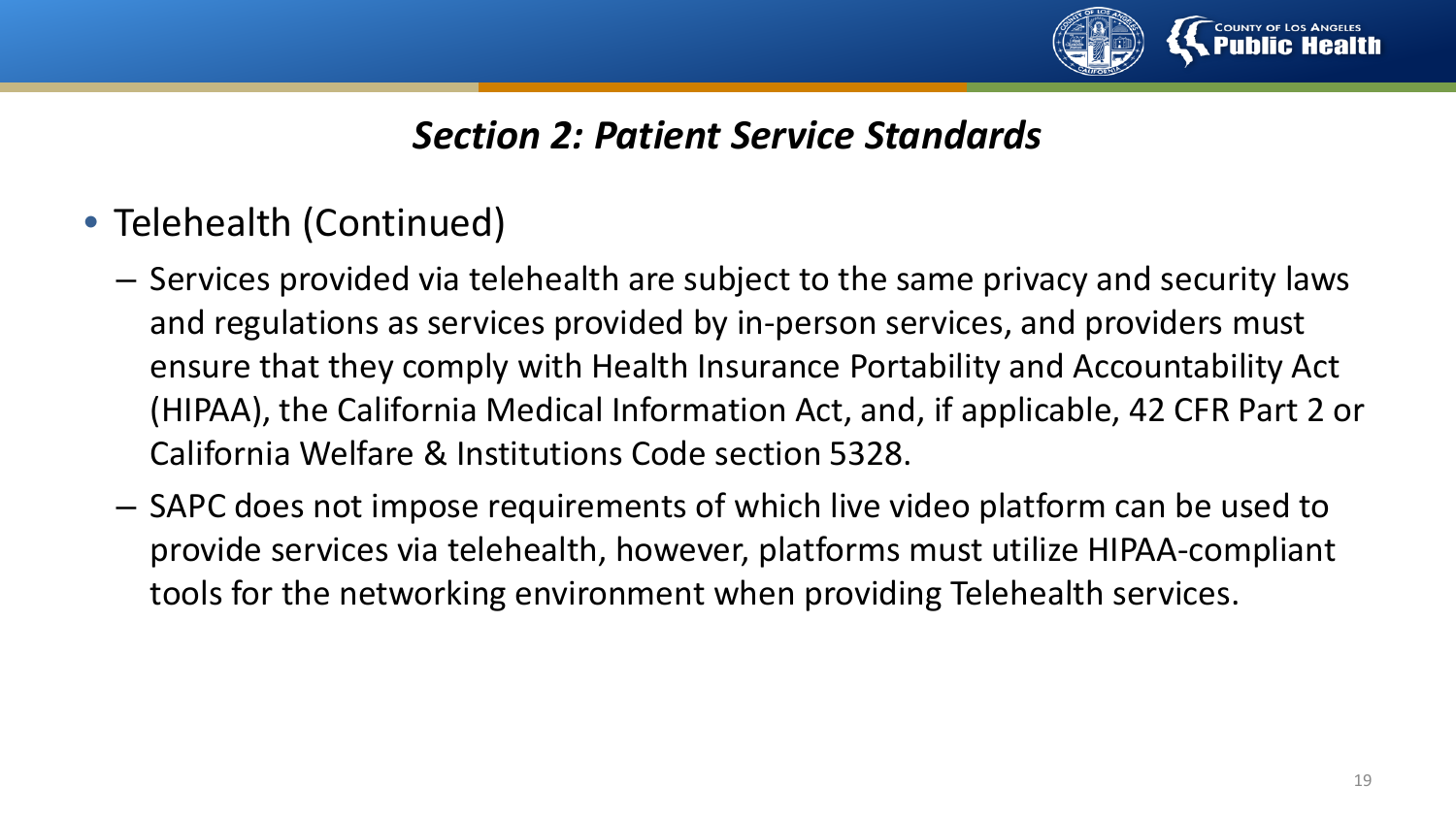

- Intake and Enrollment
	- The Patient Handbook includes information on eligibility, accessing network providers that meet patient needs and preferences, patient rights and responsibilities and the grievances/appeals process.
	- The Patient Orientation Video will be used to provide patients with a user-friendly summary of the Provider Handbook and description of key benefits under the DMC ODS.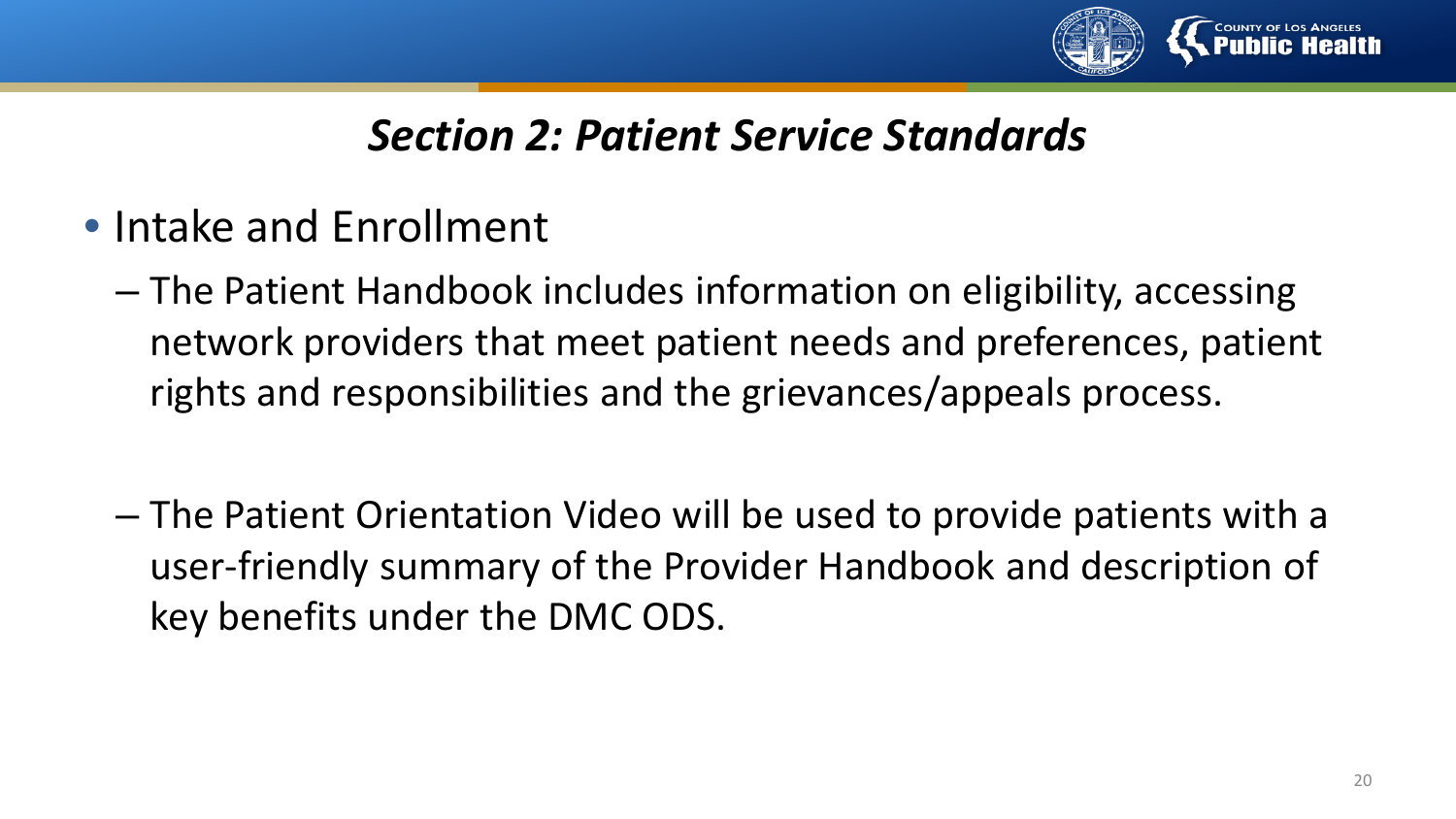

- Los Angeles County Sheriff's Referrals
	- Treatment Discharge Procedures for Criminal Justice Referrals– Successful or Unsuccessful
		- Termination of any criminal justice referred patient can occur if the patient violates any facility rules, engages in violent behavior, utilizes alcohol and/or drugs, or makes threats to another participant.
		- Treatment agencies shall complete Incident Report Form START-Community Program, Incident Report added to Appendices that includes:
			- Participant progress
			- Description of incident
			- Documentation of Actions taken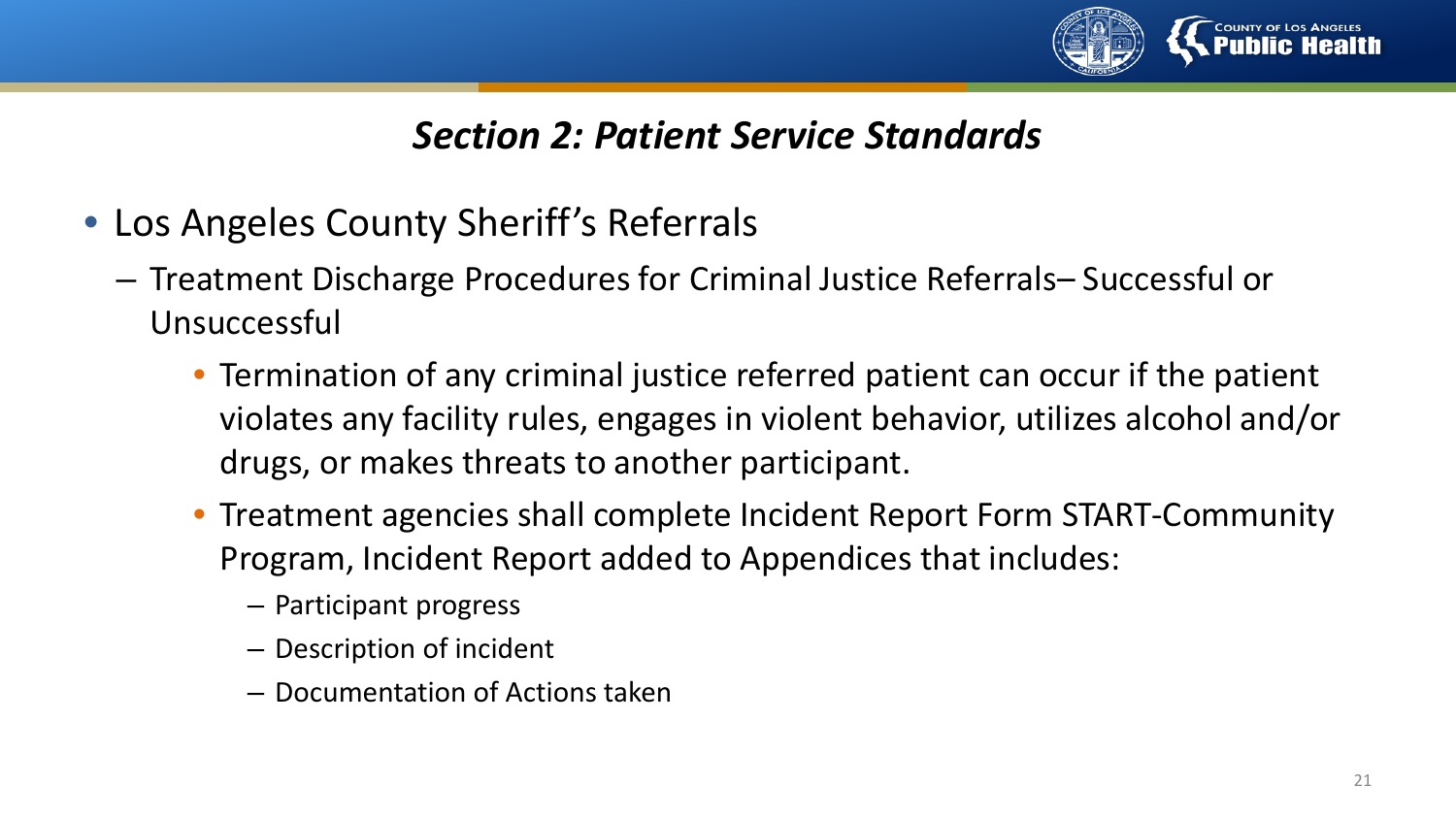

- In-Custody to Community Referral Program (ICRP)
	- The ICRP is collaborative partnership among the DPH-SAPC, SUD treatment providers contracted by DPH-SAPC, Department of Health Services-Correctional Health Services (DHS-CHS) and Whole Person Care (WPC).
	- Referrals for ICRP must be initiated by Department of Health Services-Correctional Health Services (DHS-CHS) and Whole Person Care (WPC)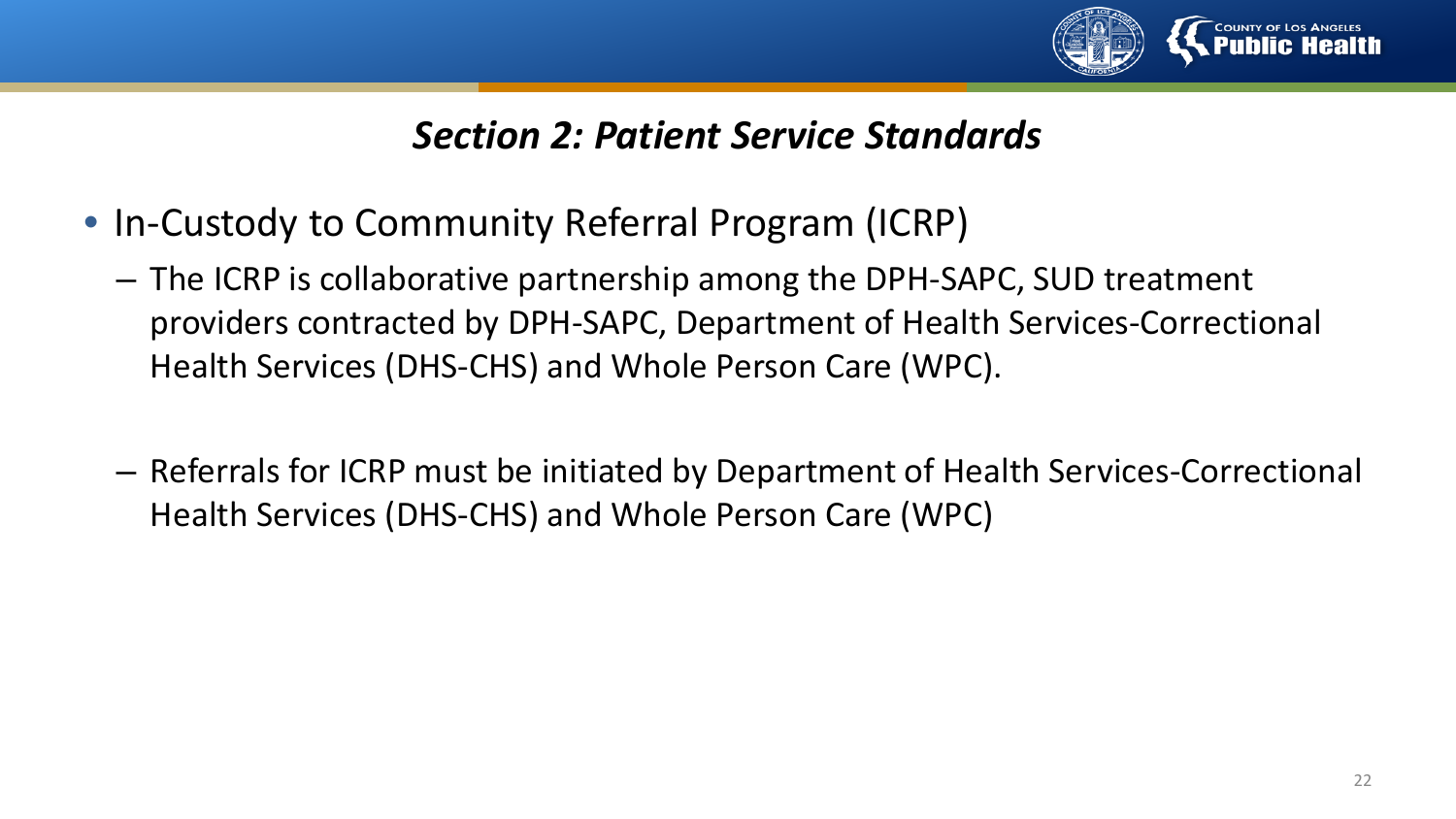

- Homeless Services
	- All single adults, youth, and families who meet the homeless or chronic homeless definition set by the U.S. Department of Housing and Urban Development (HUD), Los Angeles County agencies, and other local housing organizations.
- Identification of 5% High Utilizers and prioritization of high-acuity homeless single adults for housing and supportive services. That includes:
	- Process for SUD treatment providers to determine whether patients have been identified as part of the 5% process
	- Determination of Appropriate Level of Care and linkage to treatment services
	- Processes if the patient is Enrolled in Treatment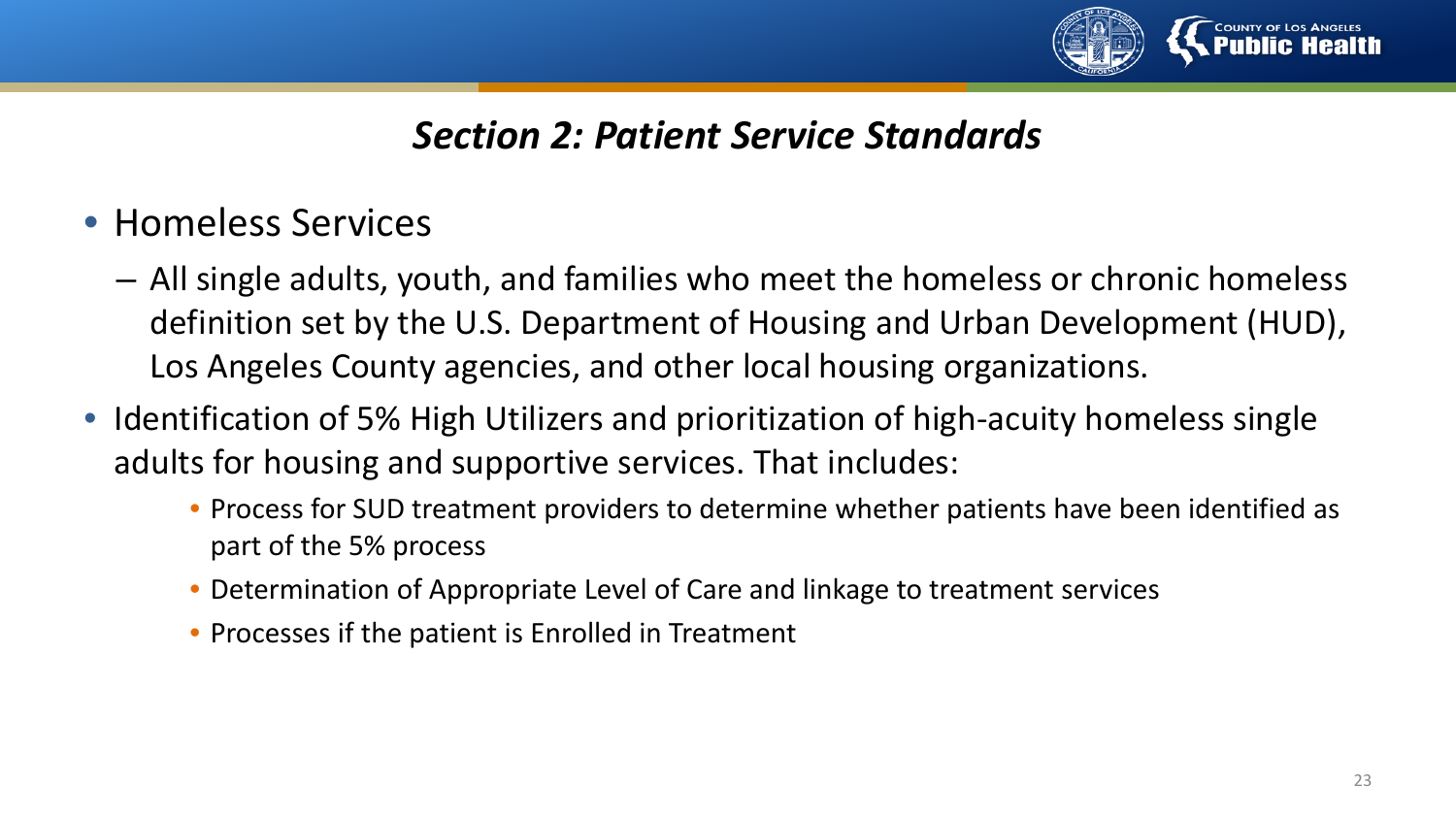

- Eligibility Verification
	- Providers are required to confirm DMC eligibility on a monthly basis to ensure patients are actively enrolled in the DMC program.

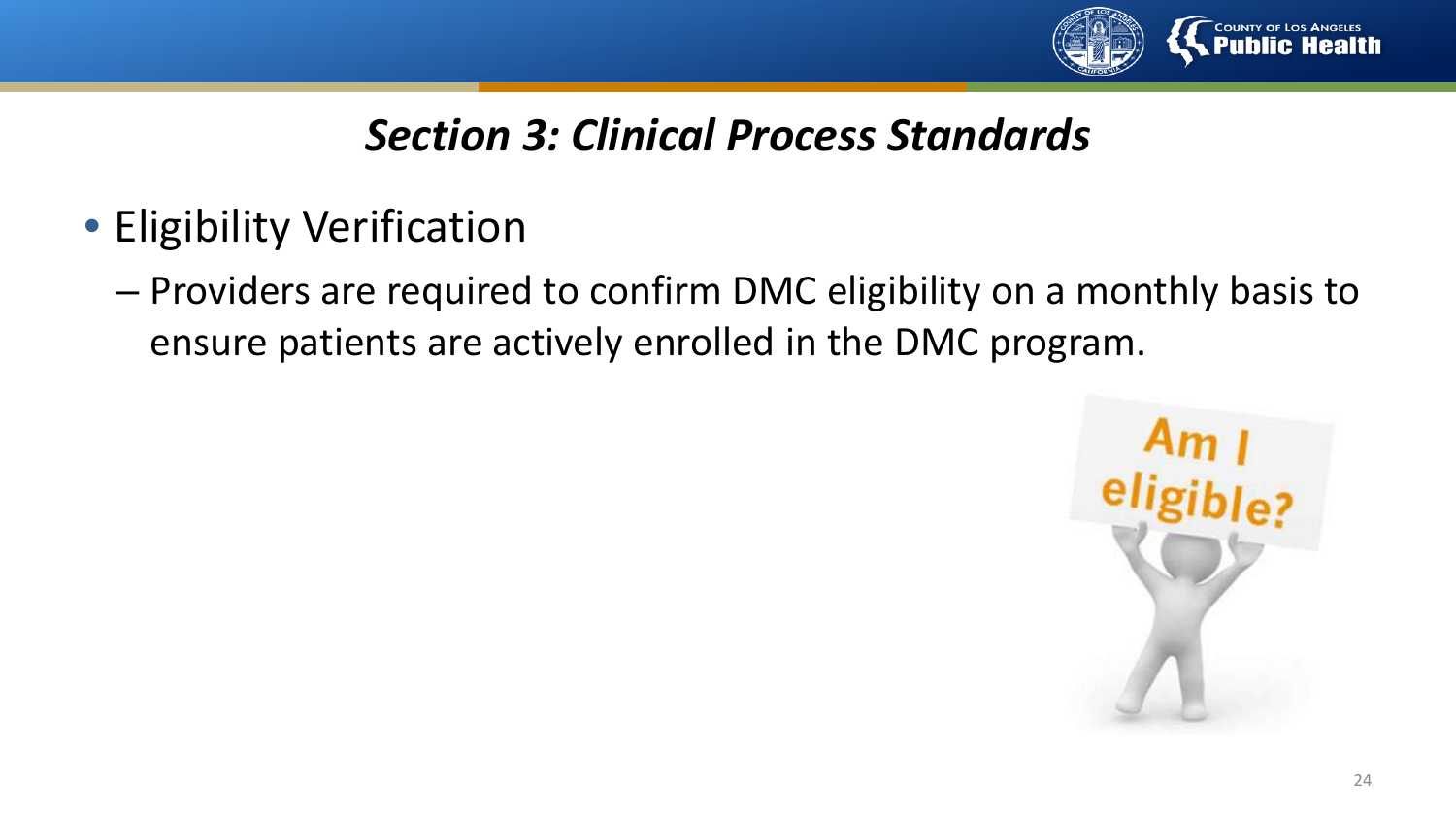

- Medications for Addiction Treatment for Youth
	- Per federal guidelines (CFR 42 Part 8): In order to be eligible for maintenance treatment, a person under 18 years of age is required to have had two documented unsuccessful attempts at short-term detoxification or drug-free treatment with a 12-month period.
	- OTPs may seek an exemption to this on a case by case basis by submitting a temporary exception (Form SMA-168) request to DHCS.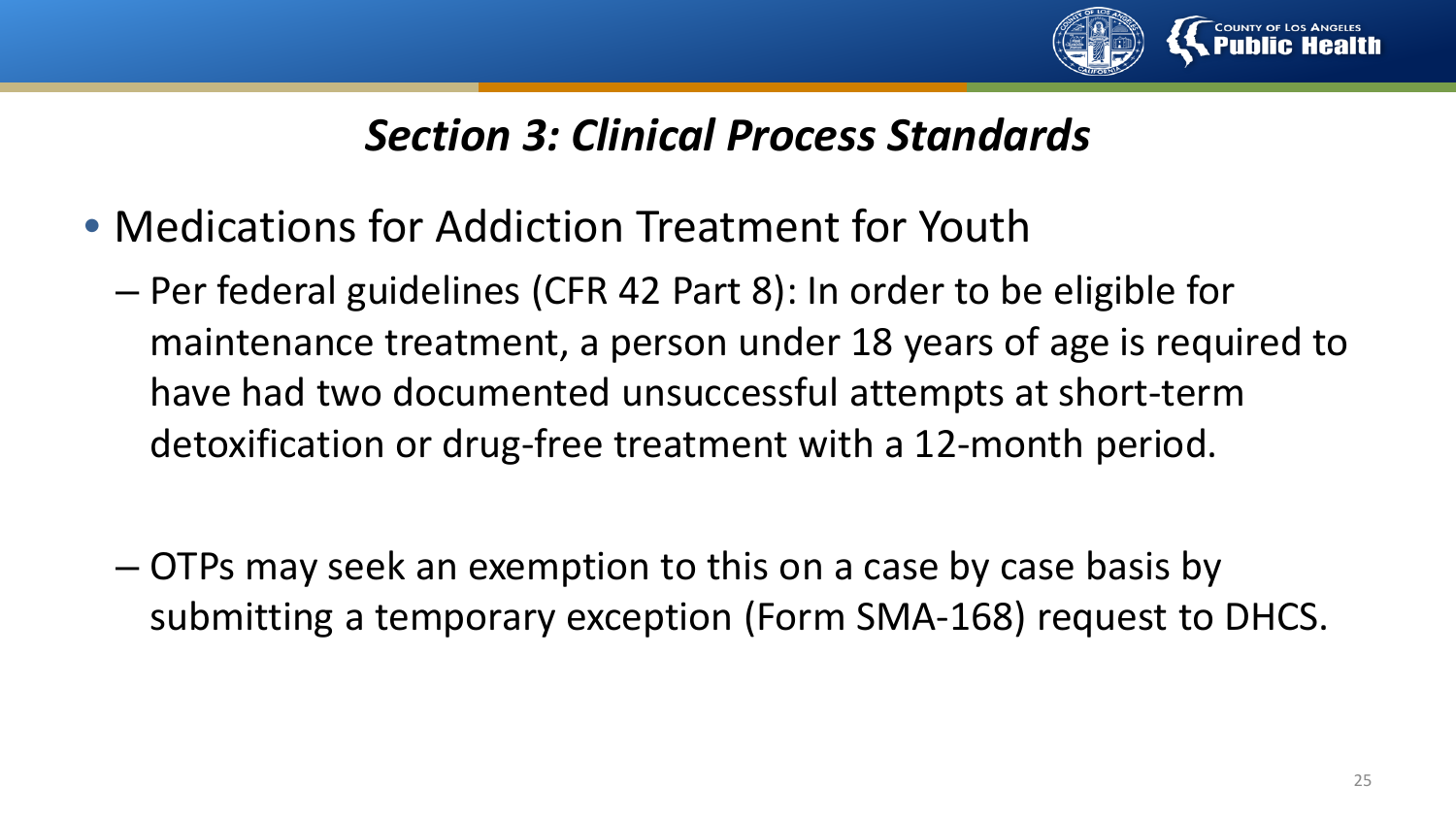

- **Medical Director Agreement Information**
	- Each SUD treatment site must have an agreement with their Medical Director outlining the following:
		- Ensure that medical care provided meets the appropriate standard of care and not influenced by fiscal considerations;
		- Duties and responsibilities; agreement needs to state these duties may not be delegated to non-physician staff;
		- Develop and implement medical policies and standards;
		- Lines of supervision; and
		- Education, training, work experience, and other qualifications for the position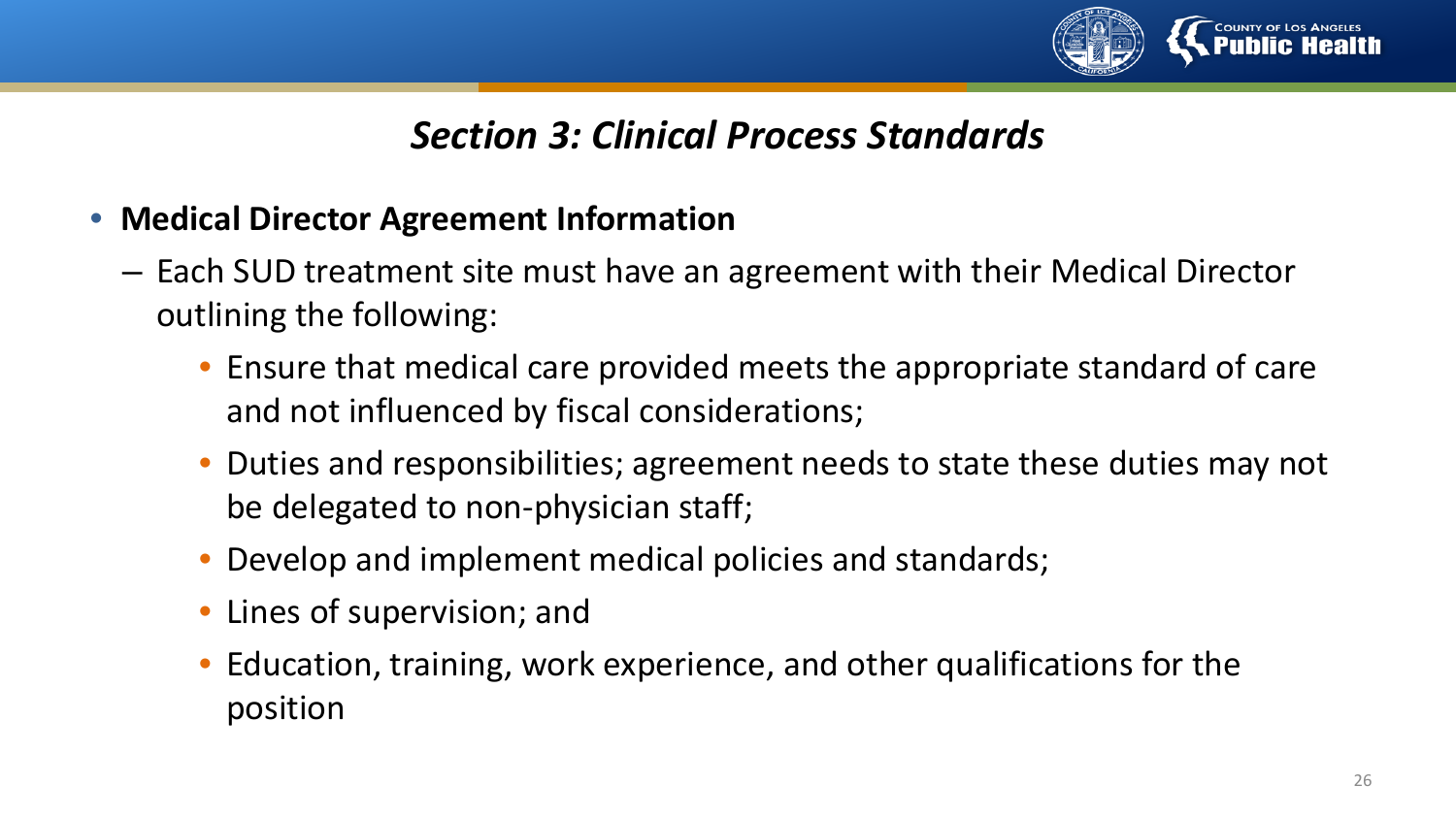

- **Personnel File Requirements**
- All contracted providers must maintain a personnel file on a staff funded under their SAPC service contract. All personnel files must include, but are not limited to, the following documents:
	- Signed employment confirmation statement/duty statement
	- Job description
	- Performance evaluations
	- Health records/status as required by the provider, AOD Certification or CCR Title 9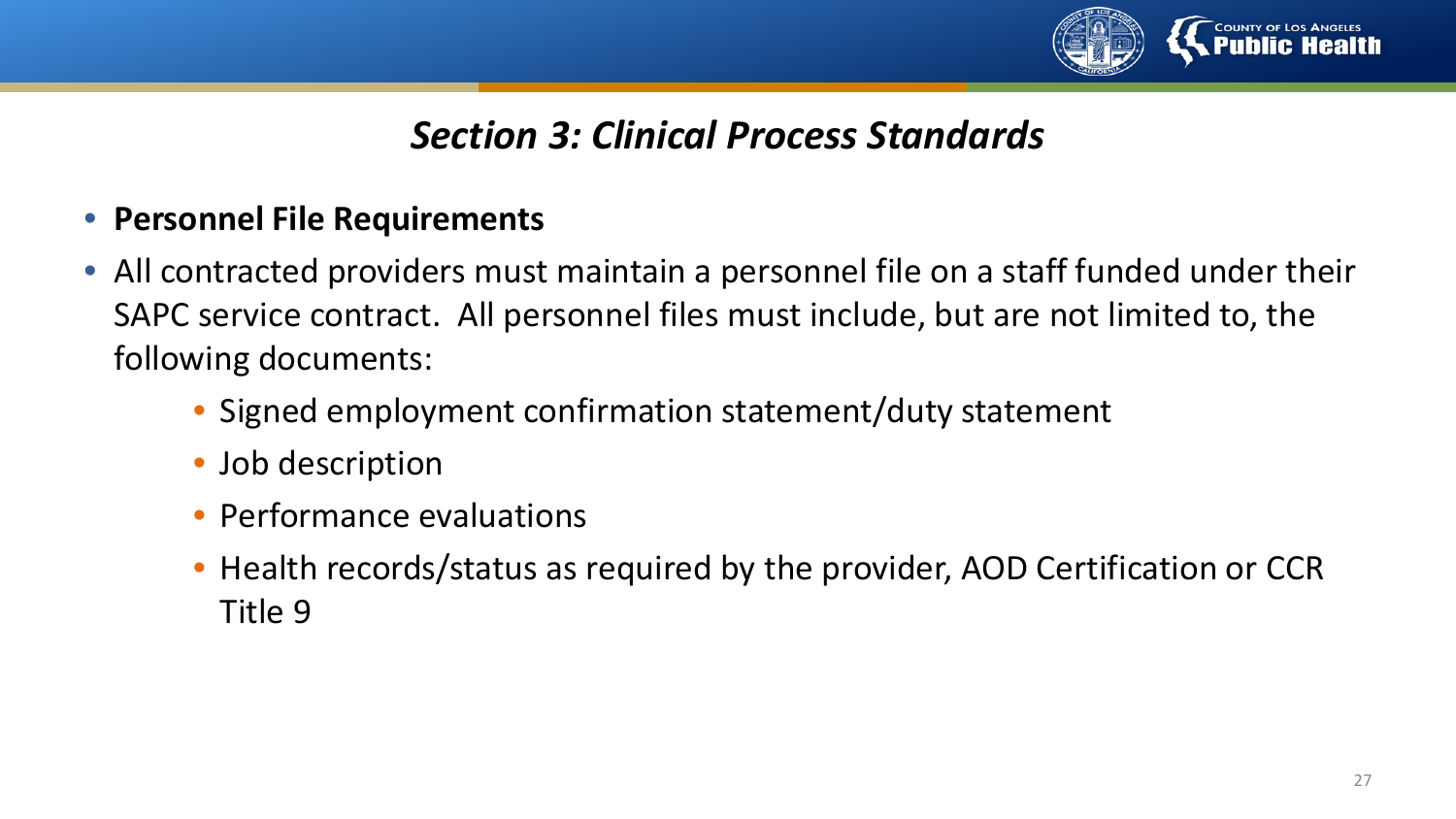

#### • **Documentation**

– Documentation, including forms and assessments within Sage, must be completed and signed on the date indicated on the documentation. Providers may NOT back- or forward-date documentation so that it appears to have been completed and signed on a different date than was actually the case.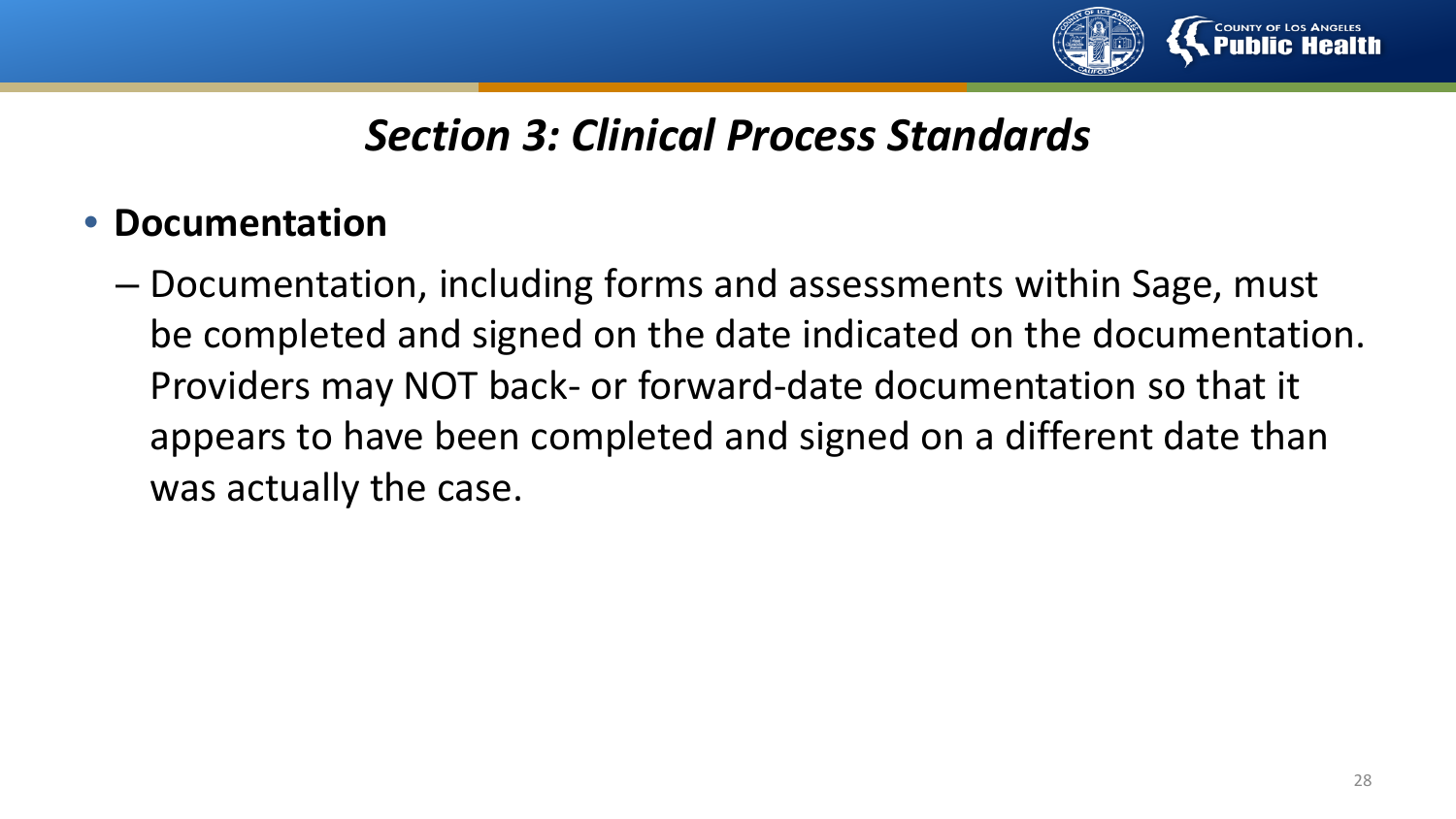

- Residential Progress Notes
	- Residential progress notes can be completed by encounter or as daily summaries.
		- Documentation by encounter involves documenting every service and/or activity that a client is involved in within a residential setting, as it occurs.
		- Daily documentation involves summarizing all the services and/or activities that a client participates in within a given day in the residential setting.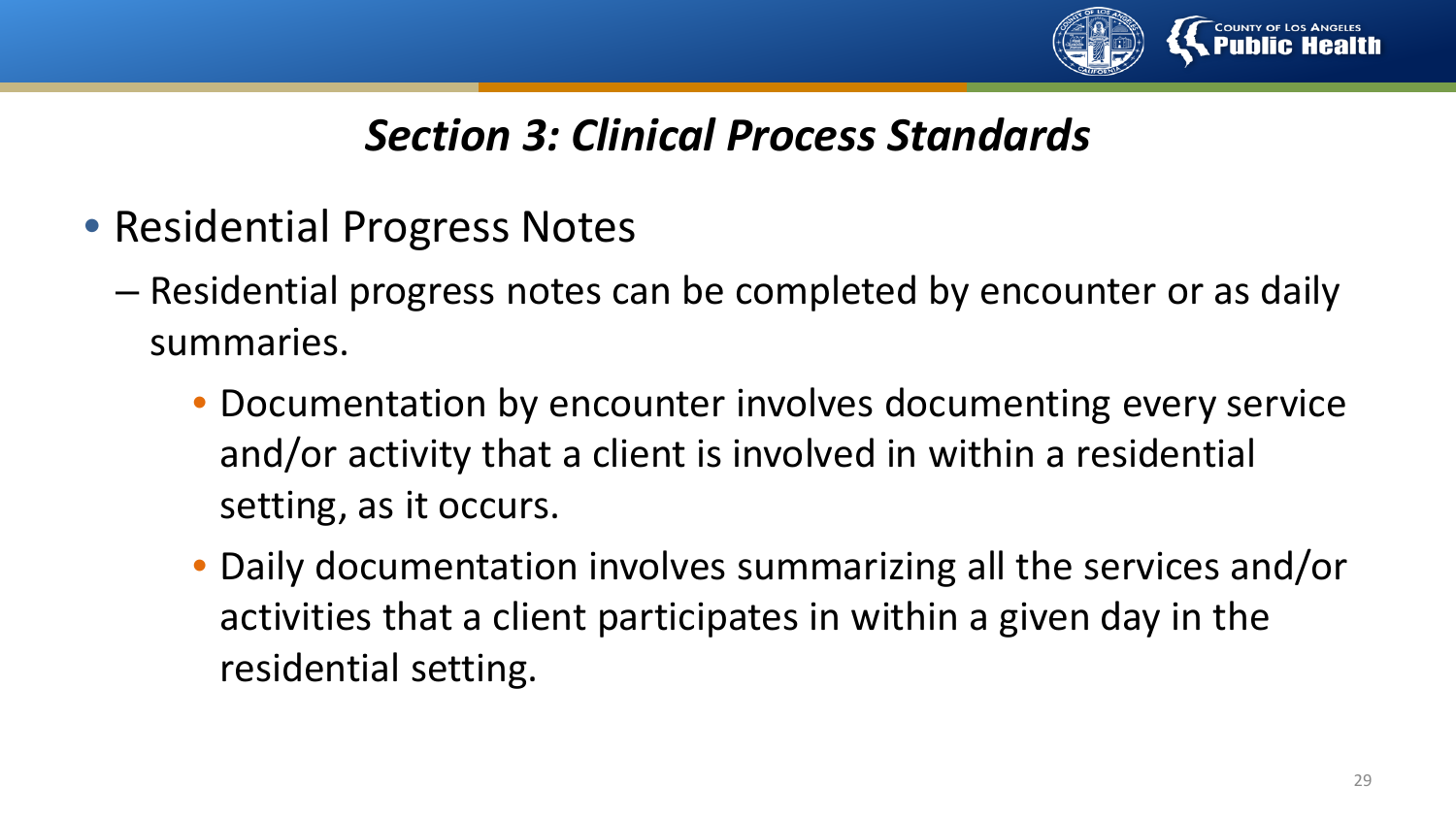

- Complaints/Grievances and Appeals Processes
	- Providers must post signage alerting patients of their right to file a grievance with SAPC, DHCS Office of Civil Rights and the U.S. Health and Human Services Office of Civil Rights.
	- Providers may initiate complaints/grievances verbally or in writing at any time. Patients can file a complaint with SAPC by phone or in writing via web application or mail by submitting a Patient Complaint Form.
	- Refer to Table 25. Grievance Timeline Table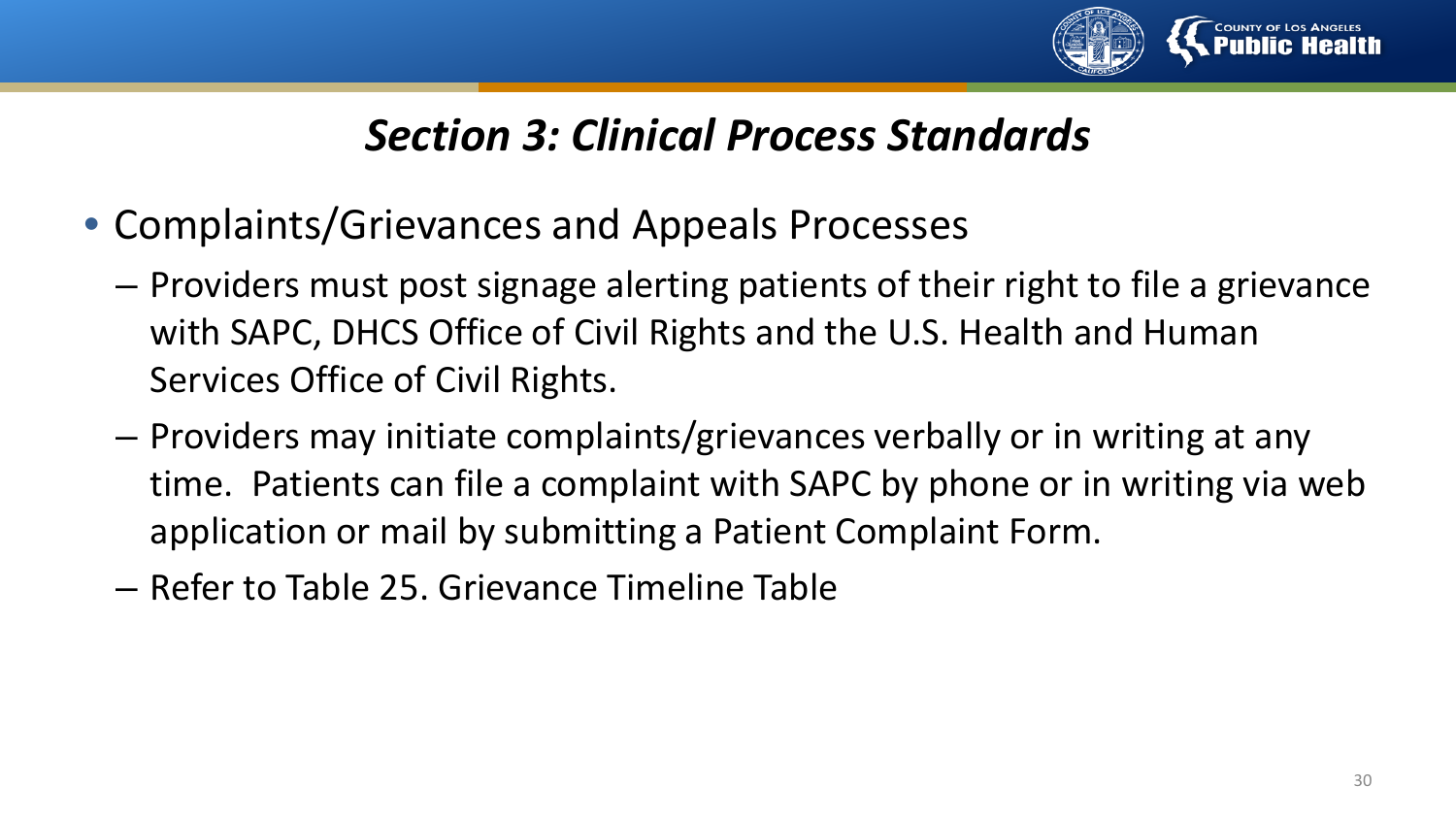

- Notice of Adverse Benefit Determinations (NOABD)
	- NOABD letters provide information to Medi-Cal beneficiaries about their appeal rights and other beneficiary rights under the Medi-Cal program.
- Types of NOABD
	- Denial Notice (NOABD)
	- Payment Denial Notice (NOABD)
	- Delivery System Notice (NOABD)
	- Modification Notice (NOABD)
	- Termination Notice (NOABD)
	- Timely Access Notice (NOABD)
	- Financial Liability Notice (NOABD)
	- Authorization Delay Notice
	- NOABD Grievance and Appeal Timely Resolution Notice
	- Notice of Grievance Resolution (NGR)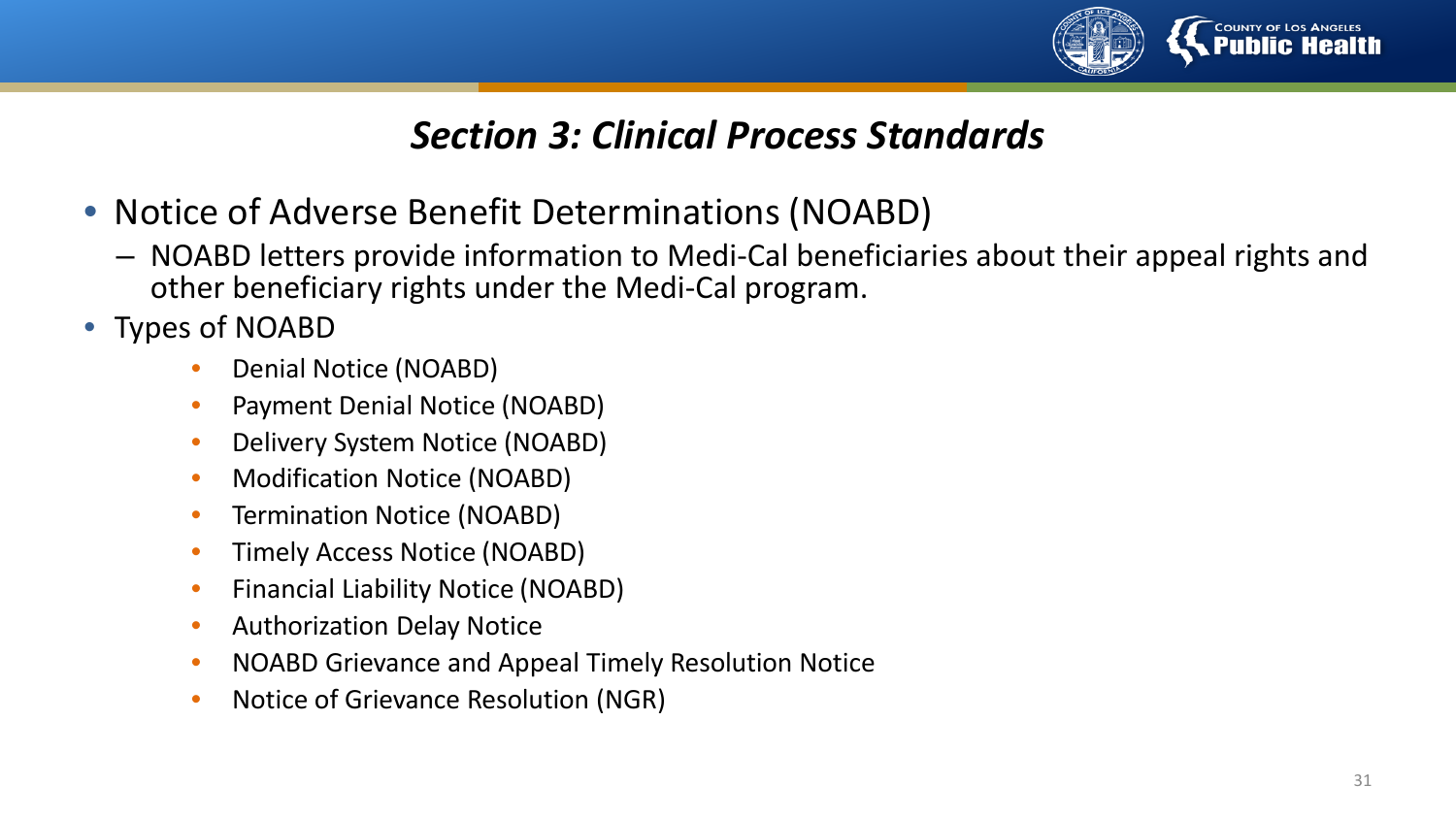

#### *Section 4: Business Process Standards*

- Credentialing Attestation
	- In accordance with MHSUDS 18-019, providers must submit an attestation as part of the contracting process. The provider must submit a statement attesting the following:
		- Any limitations or inabilities that affect the provider's ability to perform any of the position's essential functions, with or without accommodation;
		- A history of loss of license or felony conviction;
		- A history of loss or limitation of privileges or disciplinary activity;
		- A lack of present illegal drug use; and
		- The application's accuracy and completeness.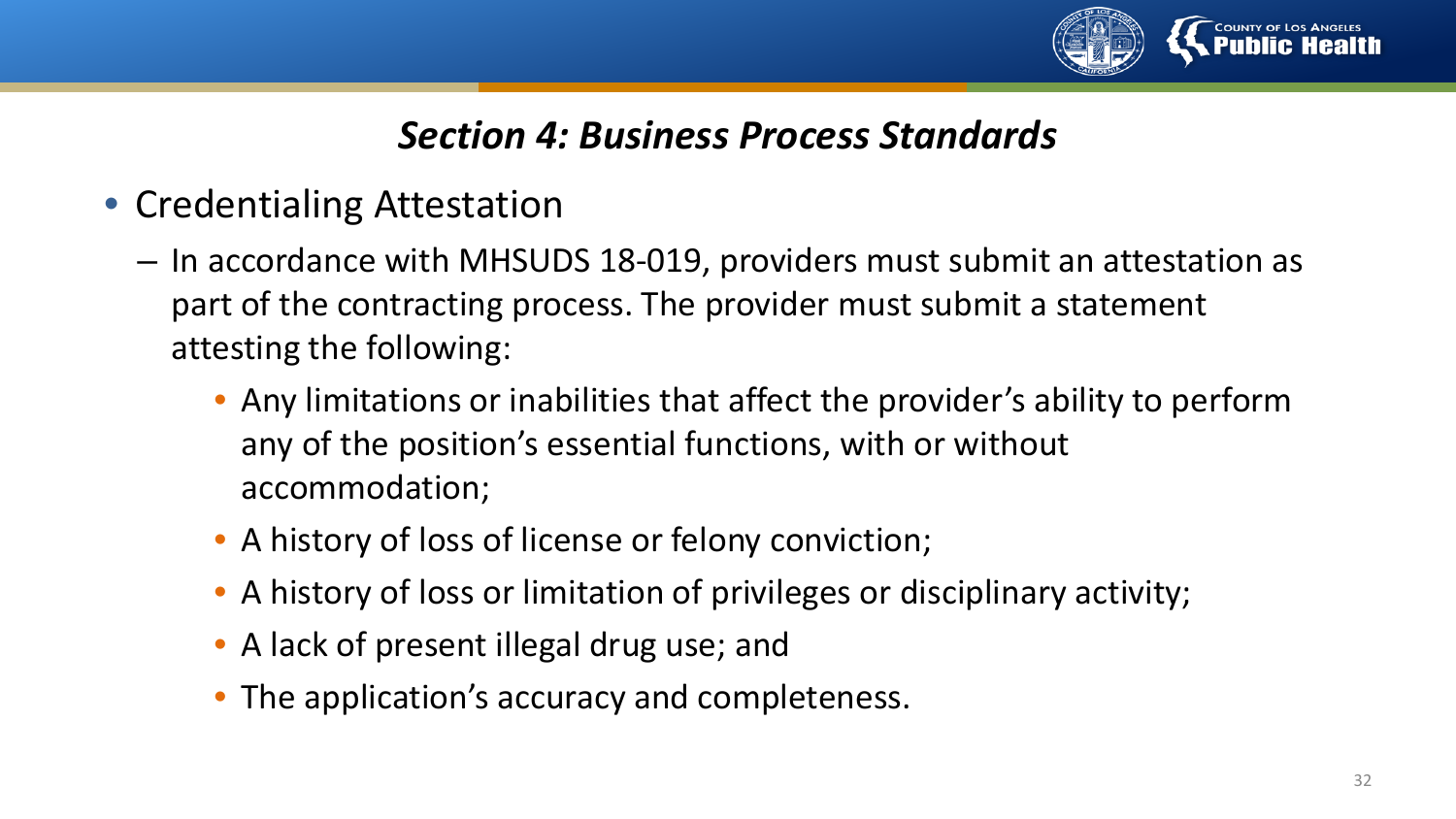

#### *Section 4: Business Process Standards*

- Contracted Provider and Staff Credentialing
	- Contracts and Compliance Section will work with all treatment providers on credentialing and recredentialing all providers and their staff. This information includes, but is not limited, to:
		- Appropriate licenses, registrations, certifications
		- Evidence of completed required education and training, including medical residency and ongoing education, if applicable
		- Work history
		- Hospital and clinic privileges in good standing
		- History of any suspension or curtailment of hospital and clinic privileges
		- Current Drug Enforcement Administration identification number
		- National Provider Identifier number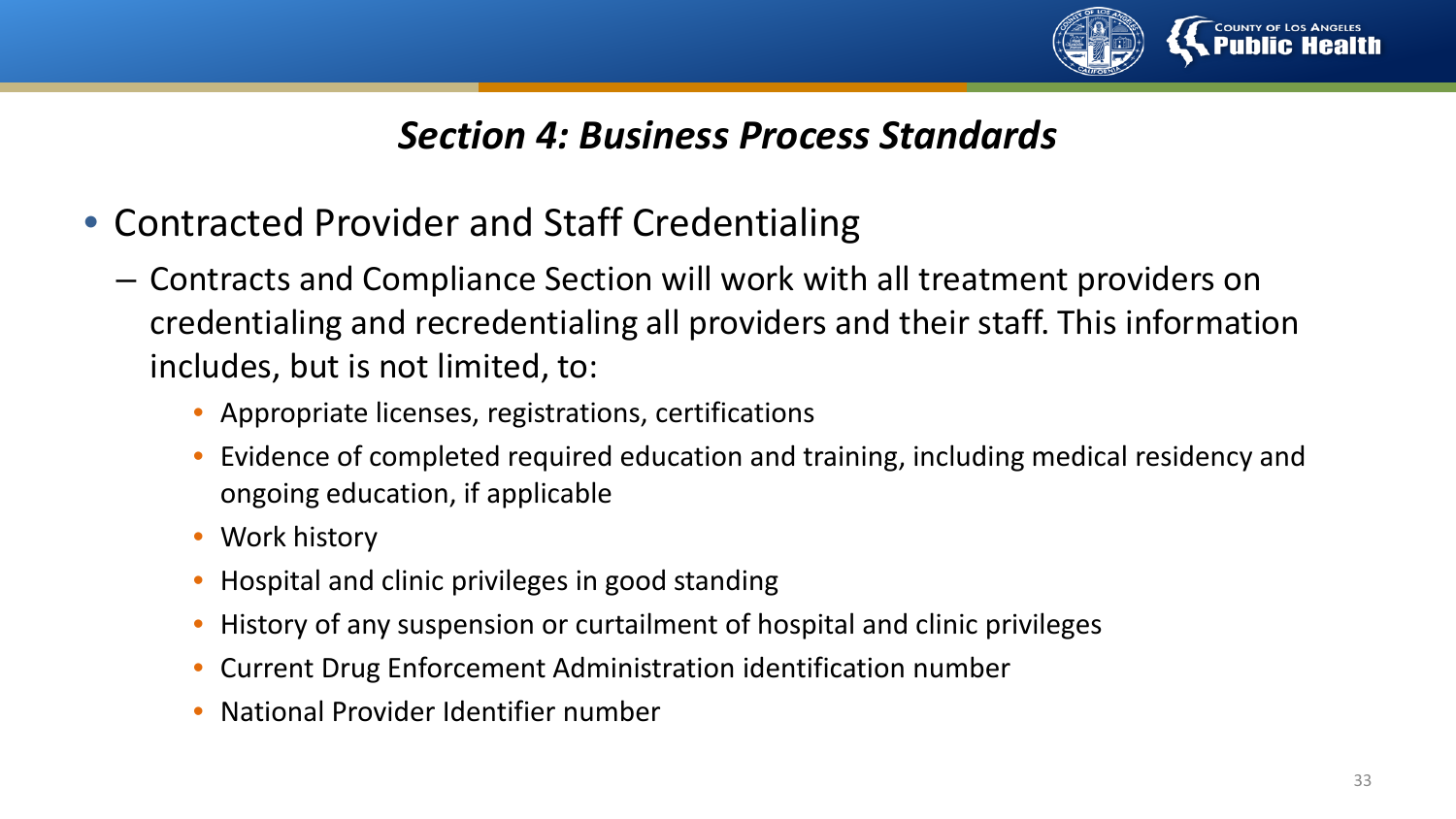

## *Section 5: Appendices*

- APPENDICES
	- Added Forms:
		- SUD Screening Referral Form
		- Substance Use Disorder (SUD) Screening Results and Treatment Referral Report
		- SUD Treatment Referral Tracking Form
		- START-Community Program Incident Report Form
		- Telehealth Services Attestation Form